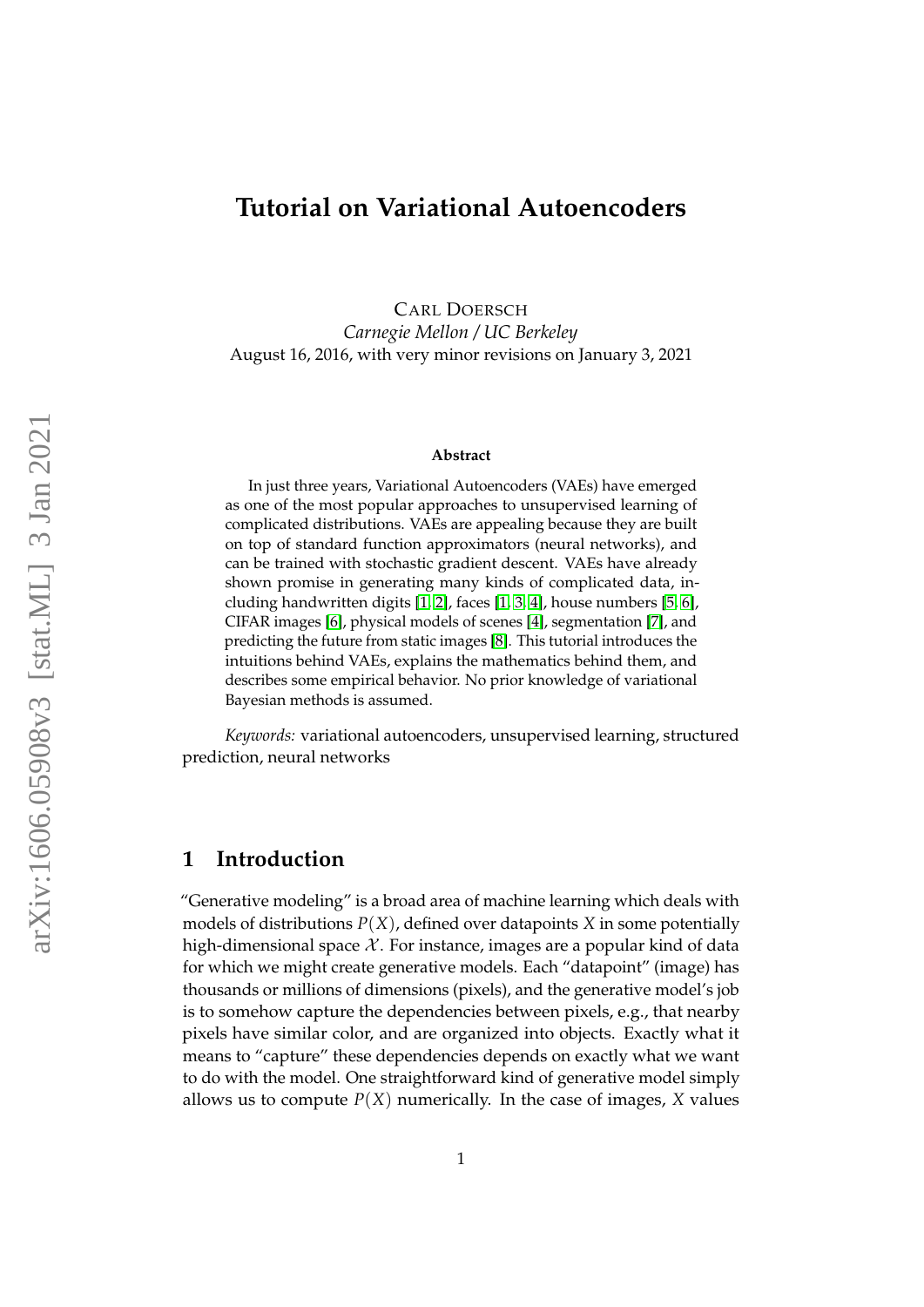which look like real images should get high probability, whereas images that look like random noise should get low probability. However, models like this are not necessarily useful: knowing that one image is unlikely does not help us synthesize one that is likely.

Instead, one often cares about producing more examples that are *like* those already in a database, but not exactly the same. We could start with a database of raw images and synthesize new, unseen images. We might take in a database of 3D models of something like plants and produce more of them to fill a forest in a video game. We could take handwritten text and try to produce more handwritten text. Tools like this might actually be useful for graphic designers. We can formalize this setup by saying that we get examples *X* distributed according to some unknown distribution *Pgt*(*X*), and our goal is to learn a model *P* which we can sample from, such that *P* is as similar as possible to  $P_{gt}$ .

Training this type of model has been a long-standing problem in the machine learning community, and classically, most approaches have had one of three serious drawbacks. First, they might require strong assumptions about the structure in the data. Second, they might make severe approximations, leading to sub-optimal models. Or third, they might rely on computationally expensive inference procedures like Markov Chain Monte Carlo. More recently, some works have made tremendous progress in training neural networks as powerful function approximators through backpropagation [\[9\]](#page-21-2). These advances have given rise to promising frameworks which can use backpropagation-based function approximators to build generative models.

One of the most popular such frameworks is the Variational Autoencoder [\[1,](#page-20-0) [3\]](#page-20-2), the subject of this tutorial. The assumptions of this model are weak, and training is fast via backpropagation. VAEs do make an approximation, but the error introduced by this approximation is arguably small given high-capacity models. These characteristics have contributed to a quick rise in their popularity.

This tutorial is intended to be an informal introduction to VAEs, and not a formal scientific paper about them. It is aimed at people who might have uses for generative models, but might not have a strong background in the variatonal Bayesian methods and "minimum description length" coding models on which VAEs are based. This tutorial began its life as a presentation for computer vision reading groups at UC Berkeley and Carnegie Mellon, and hence has a bias toward a vision audience. Suggestions for improvement are appreciated.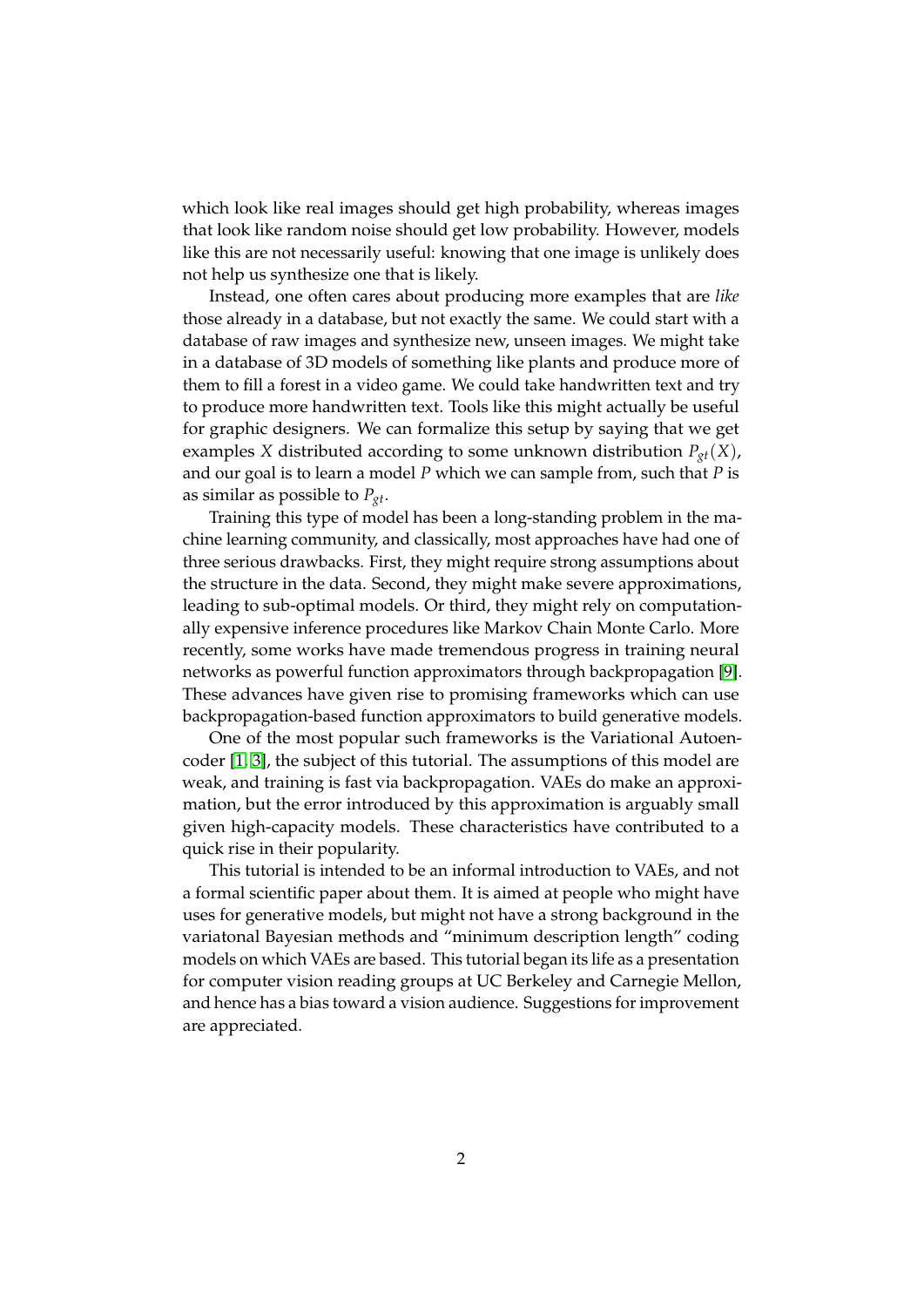#### **1.1 Preliminaries: Latent Variable Models**

When training a generative model, the more complicated the dependencies between the dimensions, the more difficult the models are to train. Take, for example, the problem of generating images of handwritten characters. Say for simplicity that we only care about modeling the digits 0-9. If the left half of the character contains the left half of a 5, then the right half cannot contain the left half of a 0, or the character will very clearly not look like any real digit. Intuitively, it helps if the model first decides which character to generate before it assigns a value to any specific pixel. This kind of decision is formally called a *latent variable*. That is, before our model draws anything, it first randomly samples a digit value *z* from the set [0, ..., 9], and then makes sure all the strokes match that character. *z* is called 'latent' because given just a character produced by the model, we don't necessarily know which settings of the latent variables generated the character. We would need to infer it using something like computer vision.

Before we can say that our model is representative of our dataset, we need to make sure that for every datapoint *X* in the dataset, there is one (or many) settings of the latent variables which causes the model to generate something very similar to *X*. Formally, say we have a vector of latent variables  $z$  in a high-dimensional space  $\mathcal Z$  which we can easily sample according to some probability density function (PDF)  $P(z)$  defined over  $\mathcal{Z}$ . Then, say we have a family of deterministic functions  $f(z; \theta)$ , parameterized by a vector *θ* in some space Θ, where *f* : Z × Θ → X . *f* is deterministic, but if *z* is random and  $\theta$  is fixed, then  $f(z; \theta)$  is a random variable in the space *X*. We wish to optimize *θ* such that we can sample *z* from  $P(z)$  and, with high probability,  $f(z; \theta)$  will be like the *X*'s in our dataset.

<span id="page-2-0"></span>To make this notion precise mathematically, we are aiming maximize the probability of each *X* in the training set under the entire generative process, according to:

$$
P(X) = \int P(X|z;\theta)P(z)dz.
$$
 (1)

Here,  $f(z; \theta)$  has been replaced by a distribution  $P(X|z; \theta)$ , which allows us to make the dependence of *X* on *z* explicit by using the law of total probability. The intuition behind this framework—called "maximum likelihood" is that if the model is likely to produce training set samples, then it is also likely to produce similar samples, and unlikely to produce dissimilar ones. In VAEs, the choice of this output distribution is often Gaussian, i.e.,  $P(X|z;\theta) = \mathcal{N}(X|f(z;\theta), \sigma^2 * I)$ . That is, it has mean  $f(z;\theta)$  and covariance equal to the identity matrix *I* times some scalar  $\sigma$  (which is a hyperparameter). This replacement is necessary to formalize the intuition that some *z*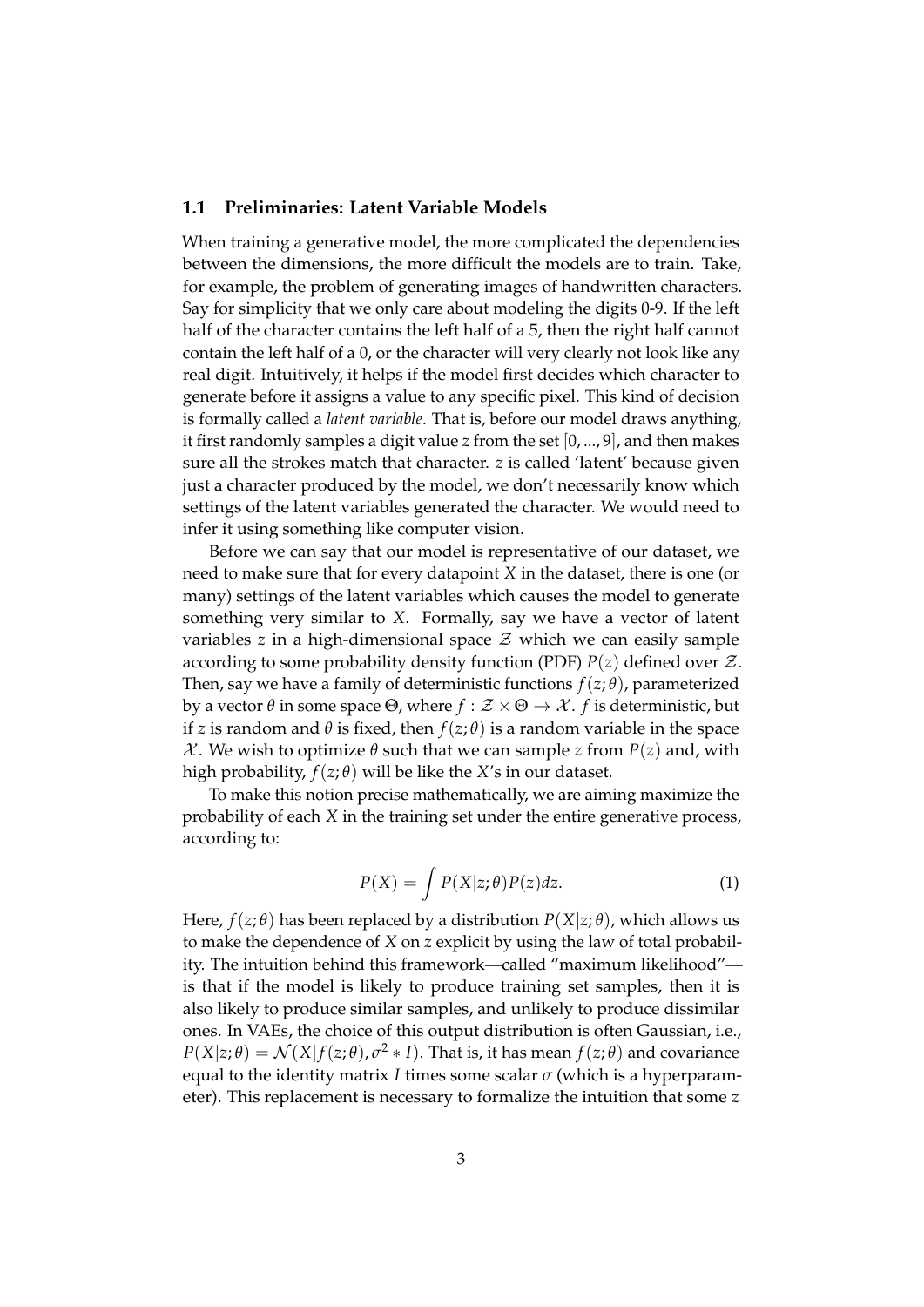

<span id="page-3-0"></span>Figure 1: The standard VAE model represented as a graphical model. Note the conspicuous lack of any structure or even an "encoder" pathway: it is possible to sample from the model without any input. Here, the rectangle is "plate notation" meaning that we can sample from *z* and *X N* times while the model parameters *θ* remain fixed.

needs to result in samples that are merely *like X*. In general, and particularly early in training, our model will not produce outputs that are identical to any particular *X*. By having a Gaussian distribution, we can use gradient descent (or any other optimization technique) to increase  $P(X)$  by making  $f(z; \theta)$  approach *X* for some *z*, i.e., gradually making the training data more likely under the generative model. This wouldn't be possible if  $P(X|z)$  was a Dirac delta function, as it would be if we used  $X = f(z; \theta)$  deterministically! Note that the output distribution is not *required* to be Gaussian: for instance, if *X* is binary, then  $P(X|z)$  might be a Bernoulli parameterized by *f*( $z$ ; $\theta$ ). The important property is simply that  $P(X|z)$  can be computed, and is continuous in *θ*. From here onward, we will omit *θ* from *f*(*z*; *θ*) to avoid clutter.

### <span id="page-3-1"></span>**2 Variational Autoencoders**

The mathematical basis of VAEs actually has relatively little to do with classical autoencoders, e.g. sparse autoencoders [\[10,](#page-21-3) [11\]](#page-21-4) or denoising autoencoders [\[12,](#page-21-5) [13\]](#page-21-6). VAEs approximately maximize Equation [1,](#page-2-0) according to the model shown in Figure [1.](#page-3-0) They are called "autoencoders" only because the final training objective that derives from this setup does have an encoder and a decoder, and *resembles* a traditional autoencoder. Unlike sparse autoencoders, there are generally no tuning parameters analogous to the sparsity penalties. And unlike sparse and denoising autoencoders, we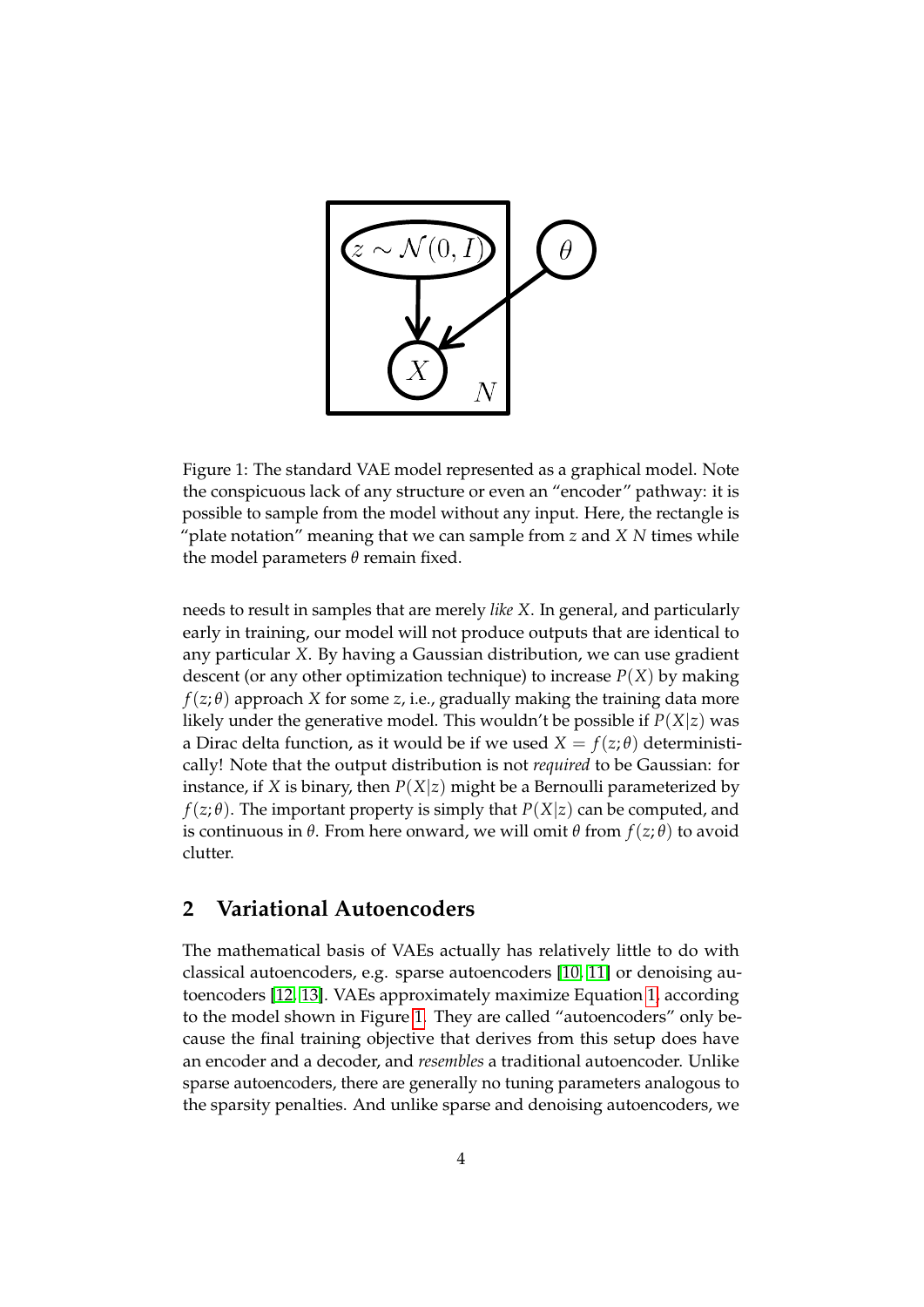

<span id="page-4-0"></span>Figure 2: Given a random variable *z* with one distribution, we can create another random variable  $X = g(z)$  with a completely different distribution. Left: samples from a gaussian distribution. Right: those same samples mapped through the function  $g(z) = z/10 + z/||z||$  to form a ring. This is the strategy that VAEs use to create arbitrary distributions: the deterministic function  $g$  is learned from data.

can sample directly from *P*(*X*) (without performing Markov Chain Monte Carlo, as in [\[14\]](#page-21-7)).

To solve Equation [1,](#page-2-0) there are two problems that VAEs must deal with: how to define the latent variables *z* (i.e., decide what information they represent), and how to deal with the integral over *z*. VAEs give a definite answer to both.

First, how do we choose the latent variables *z* such that we capture latent information? Returning to our digits example, the 'latent' decisions that the model needs to make before it begins painting the digit are actually rather complicated. It needs to choose not just the digit, but the angle that the digit is drawn, the stroke width, and also abstract stylistic properties. Worse, these properties may be correlated: a more angled digit may result if one writes faster, which also might tend to result in a thinner stroke. Ideally, we want to avoid deciding by hand what information each dimension of *z* encodes (although we may want to specify it by hand for some dimensions [\[4\]](#page-20-3)). We also want to avoid explicitly describing the dependencies—i.e., the latent structure—between the dimensions of *z*. VAEs take an unusual approach to dealing with this problem: they assume that there is no simple interpretation of the dimensions of *z*, and instead assert that samples of *z* can be drawn from a simple distribution, i.e.,  $\mathcal{N}(0, I)$ , where *I* is the identity matrix. How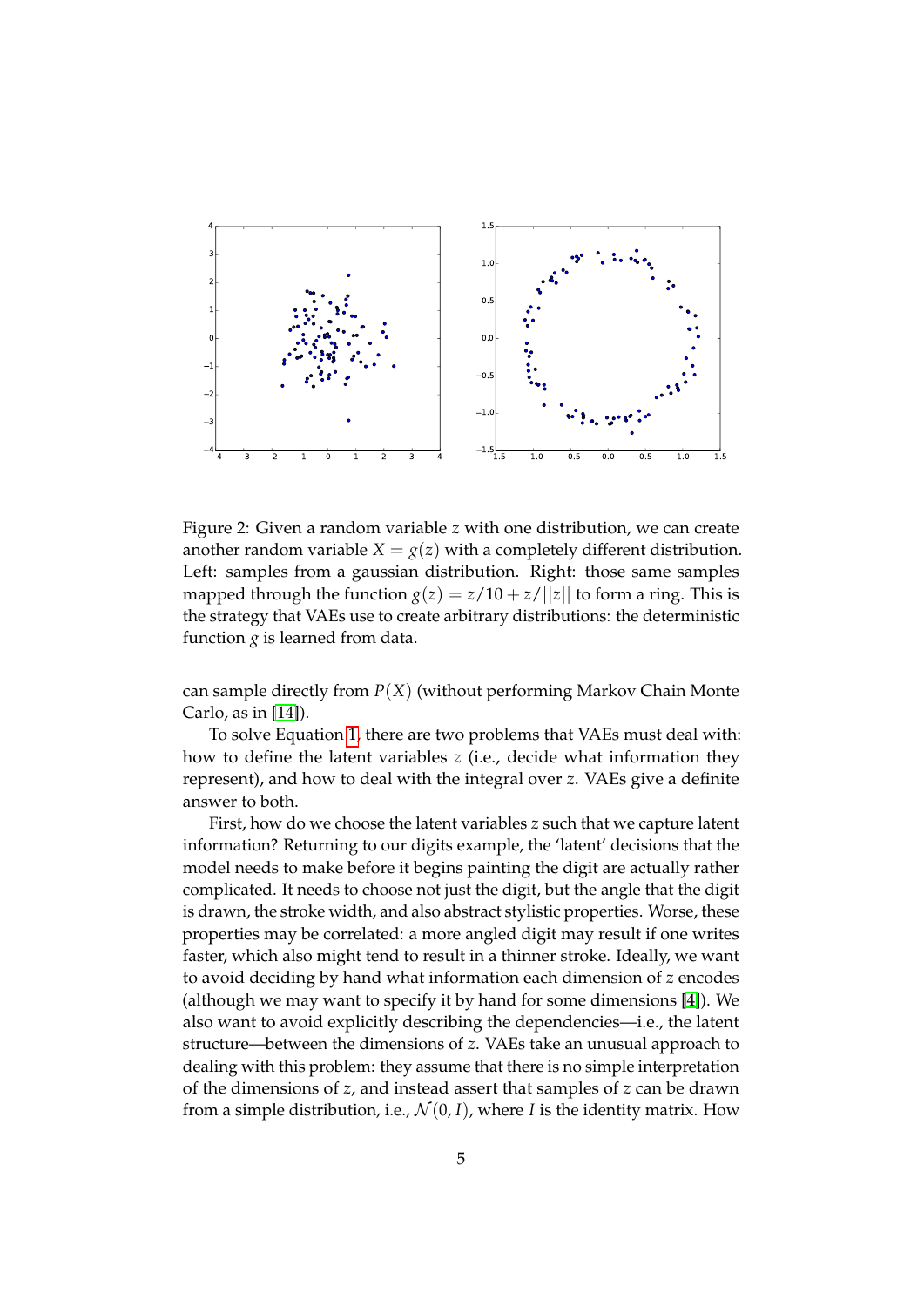

<span id="page-5-1"></span>Figure 3: It's hard to measure the likelihood of images under a model using only sampling. Given an image *X* (a), the middle sample (b) is much closer in Euclidean distance than the one on the right (c). Because pixel distance is so different from perceptual distance, a sample needs to be extremely close in pixel distance to a datapoint *X* before it can be considered evidence that *X* is likely under the model.

is this possible? The key is to notice that any distribution in *d* dimensions can be generated by taking a set of *d* variables that are normally distributed and mapping them through a sufficiently complicated function<sup>[1](#page-5-0)</sup>. For example, say we wanted to construct a 2D random variable whose values lie on a ring. If *z* is 2D and normally distributed,  $g(z) = \frac{z}{10} + \frac{z}{|z|}$  is roughly ring-shaped, as shown in Figure [2.](#page-4-0) Hence, provided powerful function approximators, we can simply learn a function which maps our independent, normally-distributed *z* values to whatever latent variables might be needed for the model, and then map those latent variables to *X*. In fact, recall that  $P(X|z;\theta) = \mathcal{N}(X|f(z;\theta), \sigma^2 * I)$ . If  $f(z;\theta)$  is a multi-layer neural network, then we can imagine the network using its first few layers to map the normally distributed *z*'s to the latent values (like digit identity, stroke weight, angle, etc.) with exactly the right statistics. Then it can use later layers to map those latent values to a fully-rendered digit. In general, we don't need to worry about ensuring that the latent structure exists. If such latent structure helps the model accurately reproduce (i.e. maximize the likelihood of) the training set, then the network will learn that structure at some layer.

Now all that remains is to maximize Equation [1,](#page-2-0) where  $P(z) = \mathcal{N}(z|0, I)$ . As is common in machine learning, if we can find a computable formula for  $P(X)$ , and we can take the gradient of that formula, then we can opti-

<span id="page-5-0"></span> $1$ In one dimension, you can use the inverse cumulative distribution function (CDF) of the desired distribution composed with the CDF of a Gaussian. This is an extension of "inverse transform sampling." For multiple dimensions, do the stated process starting with the marginal distribution for a single dimension, and repeat with the conditional distribution of each additional dimension. See the "inversion method" and the "conditional distribution method" in Devroye et al. [\[15\]](#page-21-8)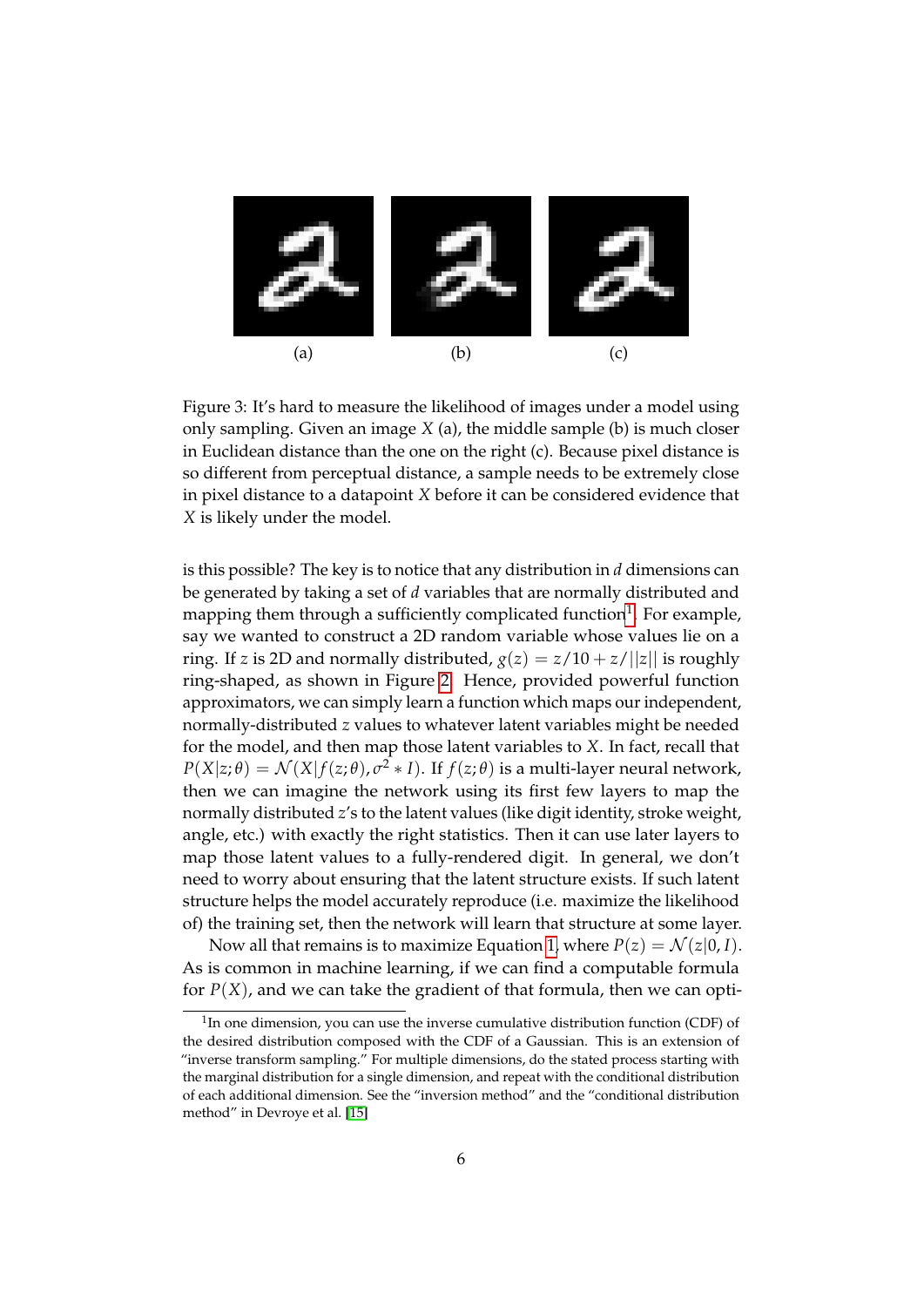mize the model using stochastic gradient ascent. It is actually conceptually straightforward to compute  $P(X)$  approximately: we first sample a large number of *z* values  $\{z_1, ..., z_n\}$ , and compute  $P(X) \approx \frac{1}{n} \sum_i P(X|z_i)$ . The problem here is that in high dimensional spaces, *n* might need to be extremely large before we have an accurate estimate of  $P(X)$ . To see why, consider our example of handwritten digits. Say that our digit datapoints are stored in pixel space, in 28x28 images as shown in Figure [3.](#page-5-1) Since *P*(*X*|*z*) is an isotropic Gaussian, the negative log probability of *X* is proportional squared Euclidean distance between  $f(z)$  and *X*. Say that Figure [3\(](#page-5-1)a) is the target  $(X)$  for which we are trying to find  $P(X)$ . A model which produces the image shown in Figure [3\(](#page-5-1)b) is probably a bad model, since this digit is not much like a 2. Hence, we should set the  $\sigma$  hyperparameter of our Gaussian distribution such that this kind of erroneous digit does not contribute to *P*(*X*). On the other hand, a model which produces Figure [3\(](#page-5-1)c) (identical to *X* but shifted down and to the right by half a pixel) might be a good model. We would hope that this sample would contribute to  $P(X)$ . Unfortunately, however, we can't have it both ways: the squared distance between *X* and Figure [3\(](#page-5-1)c) is .2693 (assuming pixels range between 0 and 1), but between *X* and Figure [3\(](#page-5-1)b) it is just .0387. The lesson here is that in order to reject samples like Figure [3\(](#page-5-1)b), we need to set  $\sigma$  very small, such that the model needs to generate something *significantly* more like *X* than Figure [3\(](#page-5-1)c)! Even if our model is an accurate generator of digits, we would likely need to sample many thousands of digits before we produce a 2 that is sufficiently similar to the one in Figure [3\(](#page-5-1)a). We might solve this problem by using a better similarity metric, but in practice these are difficult to engineer in complex domains like vision, and they're difficult to train without labels that indicate which datapoints are similar to each other. Instead, VAEs alter the sampling procedure to make it faster, without changing the similarity metric.

#### **2.1 Setting up the objective**

Is there a shortcut we can take when using sampling to compute Equation [1?](#page-2-0) In practice, for most *z*,  $P(X|z)$  will be nearly zero, and hence contribute almost nothing to our estimate of *P*(*X*). The key idea behind the variational autoencoder is to attempt to sample values of *z* that are likely to have produced *X*, and compute  $P(X)$  just from those. This means that we need a new function  $Q(z|X)$  which can take a value of *X* and give us a distribution over *z* values that are likely to produce *X*. Hopefully the space of *z* values that are likely under *Q* will be much smaller than the space of all *z*'s that are likely under the prior *P*(*z*). This lets us, for example, compute  $E_{z\sim Q}P(X|z)$ relatively easily. However, if *z* is sampled from an arbitrary distribution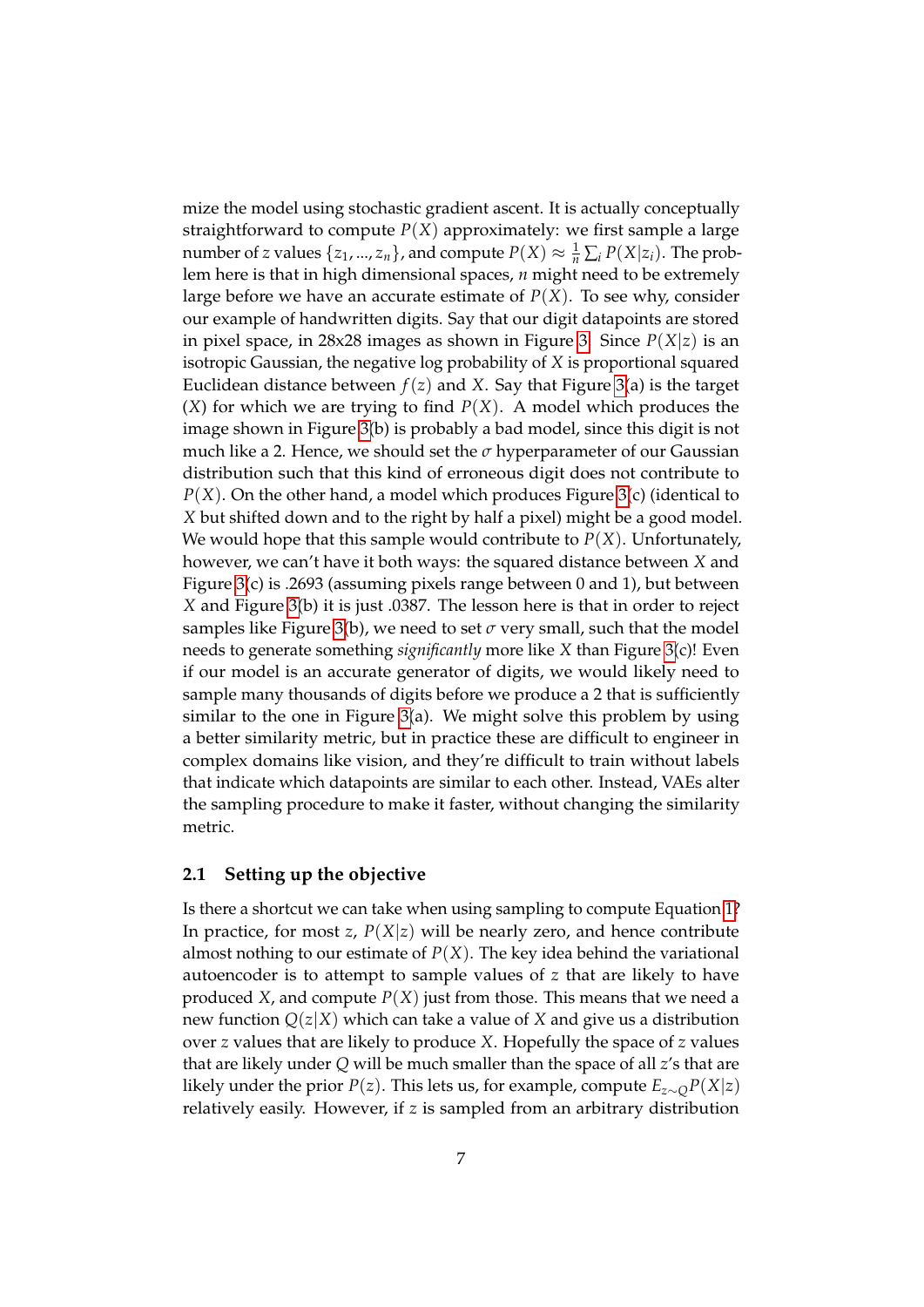with PDF  $Q(z)$ , which is not  $\mathcal{N}(0, I)$ , then how does that help us optimize *P*(*X*)? The first thing we need to do is relate *Ez*∼*QP*(*X*|*z*) and *P*(*X*). We'll see where *Q* comes from later.

The relationship between  $E_{z\sim Q}P(X|z)$  and  $P(X)$  is one of the cornerstones of variational Bayesian methods. We begin with the definition of Kullback-Leibler divergence (KL divergence or D) between *P*(*z*|*X*) and *Q*(*z*), for some arbitrary *Q* (which may or may not depend on *X*):

<span id="page-7-2"></span>
$$
\mathcal{D}\left[Q(z)\right||P(z|X)\right] = E_{z \sim Q}\left[\log Q(z) - \log P(z|X)\right].\tag{2}
$$

We can get both  $P(X)$  and  $P(X|z)$  into this equation by applying Bayes rule to  $P(z|X)$ :

$$
\mathcal{D}\left[Q(z)\right||P(z|X)\right] = E_{z \sim Q}\left[\log Q(z) - \log P(X|z) - \log P(z)\right] + \log P(X). \tag{3}
$$

Here,  $\log P(X)$  comes out of the expectation because it does not depend on *z*. Negating both sides, rearranging, and contracting part of *Ez*∼*<sup>Q</sup>* into a KL-divergence terms yields:

<span id="page-7-1"></span>
$$
\log P(X) - \mathcal{D}\left[Q(z) \| P(z|X)\right] = E_{z \sim Q} \left[ \log P(X|z) \right] - \mathcal{D}\left[Q(z) \| P(z)\right]. \tag{4}
$$

Note that *X* is fixed, and *Q* can be *any* distribution, not just a distribution which does a good job mapping *X* to the *z*'s that can produce *X*. Since we're interested in inferring *P*(*X*), it makes sense to construct a *Q* which *does* depend on *X*, and in particular, one which makes  $\mathcal{D}[Q(z)||P(z|X)]$  small:

$$
\log P(X) - \mathcal{D}\left[Q(z|X)\right]P(z|X)\right] = E_{z \sim Q}\left[\log P(X|z)\right] - \mathcal{D}\left[Q(z|X)\right]P(z)\right].\tag{5}
$$

This equation serves as the core of the variational autoencoder, and it's worth spending some time thinking about what it says<sup>[2](#page-7-0)</sup>. In two sentences, the left hand side has the quantity we want to maximize:  $log P(X)$  (plus an error term, which makes *Q* produce *z*'s that can reproduce a given *X*; this term will become small if *Q* is high-capacity). The right hand side is something we can optimize via stochastic gradient descent given the right choice of *Q* (although it may not be obvious yet how). Note that the framework—in particular, the right hand side of Equation [5—](#page-7-1)has suddenly taken a form which looks like an autoencoder, since *Q* is "encoding" *X* into *z*, and *P* is "decoding" it to reconstruct *X*. We'll explore this connection in more detail later.

<span id="page-7-0"></span><sup>&</sup>lt;sup>2</sup>Historically, this math (particularly Equation [5\)](#page-7-1) was known long before VAEs. For example, Helmholtz Machines [\[16\]](#page-21-9) (see Equation 5) use nearly identical mathematics, with one crucial difference. The integral in our expectations is replaced with a sum in Dayan et al. [\[16\]](#page-21-9), because Helmholtz Machines assume a discrete distribution for the latent variables. This choice prevents the transformations that make gradient descent tractable in VAEs.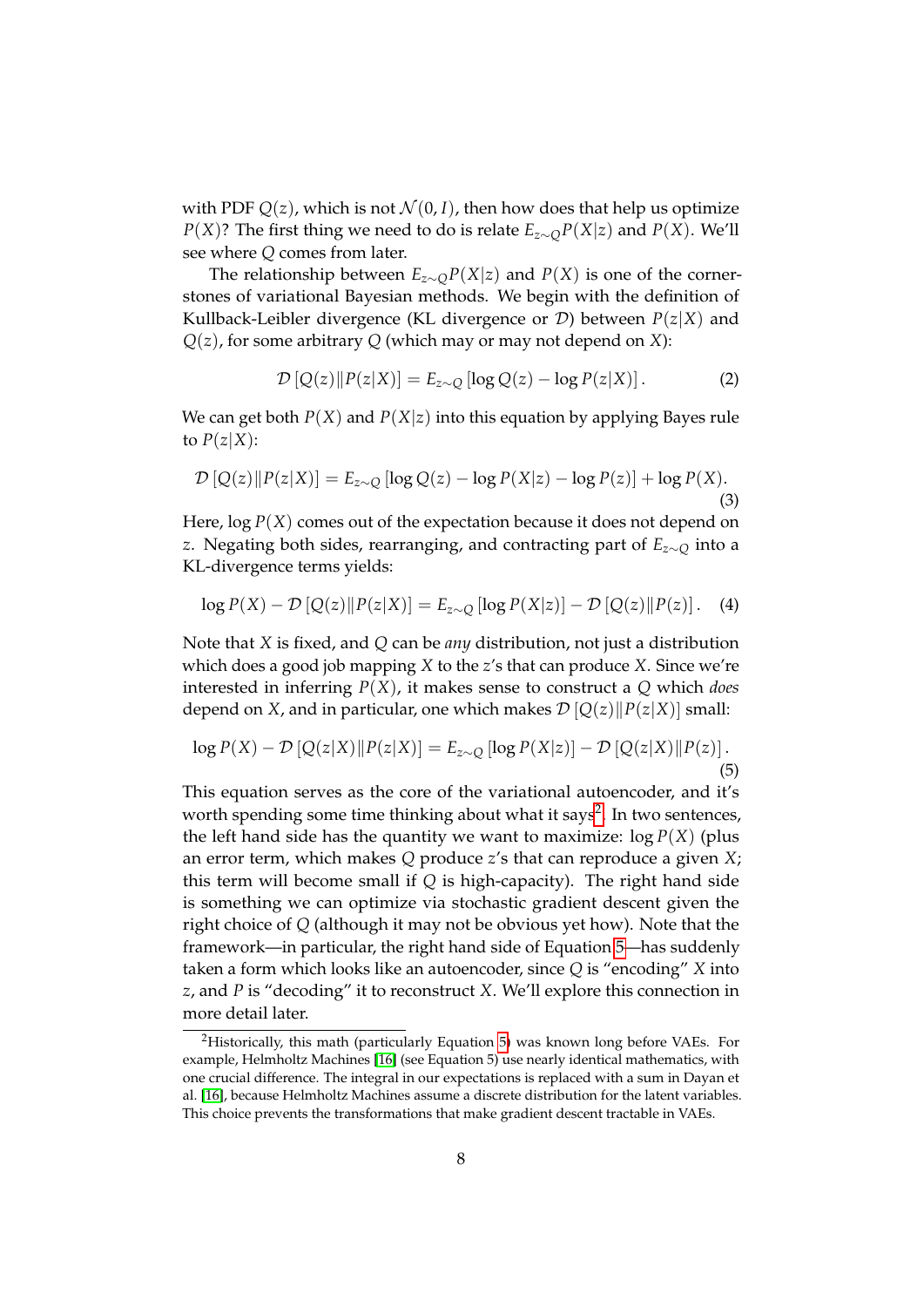Now for a bit more detail on Equatinon [5.](#page-7-1) Starting with the left hand side, we are maximizing  $\log P(X)$  while simultaneously minimizing  $\mathcal{D}[Q(z|X)||P(z|X)].$  $P(z|X)$  is not something we can compute analytically: it describes the values of *z* that are likely to give rise to a sample like *X* under our model in Figure [1.](#page-3-0) However, the second term on the left is pulling  $Q(z|x)$  to match  $P(z|X)$ . Assuming we use an arbitrarily high-capacity model for  $Q(z|x)$ , then  $Q(z|x)$  will hopefully actually *match*  $P(z|X)$ , in which case this KLdivergence term will be zero, and we will be directly optimizing log *P*(*X*). As an added bonus, we have made the intractable  $P(z|X)$  tractable: we can just use  $Q(z|x)$  to compute it.

#### **2.2 Optimizing the objective**

So how can we perform stochastic gradient descent on the right hand side of Equation [5?](#page-7-1) First we need to be a bit more specific about the form that  $Q(z|X)$  will take. The usual choice is to say that  $Q(z|X)$  =  $\mathcal{N}(z|\mu(X; \theta), \Sigma(X; \theta))$ , where  $\mu$  and  $\Sigma$  are arbitrary deterministic functions with parameters  $\vartheta$  that can be learned from data (we will omit  $\vartheta$  in later equations). In practice,  $\mu$  and  $\Sigma$  are again implemented via neural networks, and  $\Sigma$  is constrained to be a diagonal matrix. The advantages of this choice are computational, as they make it clear how to compute the right hand side. The last term— $\mathcal{D}[Q(z|X)||P(z)]$ —is now a KL-divergence between two multivariate Gaussian distributions, which can be computed in closed form as:

$$
\mathcal{D}[\mathcal{N}(\mu_0, \Sigma_0) \| \mathcal{N}(\mu_1, \Sigma_1)] =
$$
  

$$
\frac{1}{2} \left( \text{tr} \left( \Sigma_1^{-1} \Sigma_0 \right) + (\mu_1 - \mu_0)^\top \Sigma_1^{-1} (\mu_1 - \mu_0) - k + \log \left( \frac{\det \Sigma_1}{\det \Sigma_0} \right) \right)
$$
  
(6)

where *k* is the dimensionality of the distribution. In our case, this simplifies to:

$$
\mathcal{D}[\mathcal{N}(\mu(X), \Sigma(X)) || \mathcal{N}(0, I)] =
$$
  

$$
\frac{1}{2} \left( \text{tr}(\Sigma(X)) + (\mu(X))^\top (\mu(X)) - k - \log \det(\Sigma(X)) \right).
$$
  
(7)

The first term on the right hand side of Equation [5](#page-7-1) is a bit more tricky. We could use sampling to estimate *Ez*∼*<sup>Q</sup>* [log *P*(*X*|*z*)], but getting a good estimate would require passing many samples of *z* through *f* , which would be expensive. Hence, as is standard in stochastic gradient descent, we take one sample of *z* and treat  $\log P(X|z)$  for that *z* as an approximation of *Ez*∼*<sup>Q</sup>* [log *P*(*X*|*z*)]. After all, we are already doing stochastic gradient descent over different values of *X* sampled from a dataset *D*. The full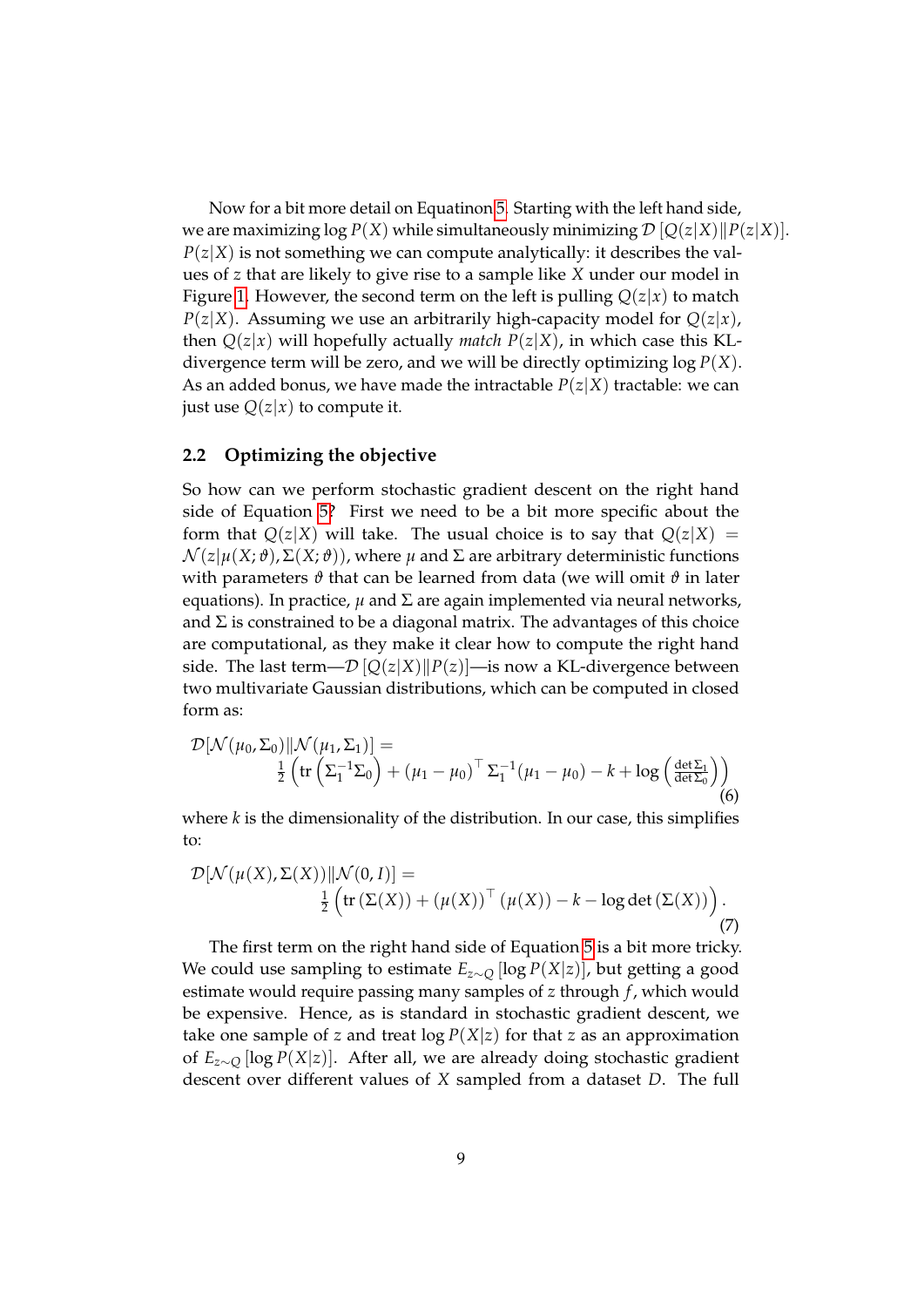

<span id="page-9-2"></span>Figure 4: A training-time variational autoencoder implemented as a feedforward neural network, where  $P(X|z)$  is Gaussian. Left is without the "reparameterization trick", and right is with it. Red shows sampling operations that are non-differentiable. Blue shows loss layers. The feedforward behavior of these networks is identical, but backpropagation can be applied only to the right network.

equation we want to optimize is:

$$
E_{X \sim D} [\log P(X) - \mathcal{D} [Q(z|X)||P(z|X)]] =
$$
  
\n
$$
E_{X \sim D} [E_{z \sim Q} [\log P(X|z)] - \mathcal{D} [Q(z|X)||P(z)]].
$$
\n(8)

<span id="page-9-1"></span>If we take the gradient of this equation, the gradient symbol can be moved into the expectations. Therefore, we can sample a single value of *X* and a single value of *z* from the distribution  $Q(z|X)$ , and compute the gradient of:

<span id="page-9-0"></span>
$$
\log P(X|z) - \mathcal{D}\left[Q(z|X)\|P(z)\right].\tag{9}
$$

We can then average the gradient of this function over arbitrarily many samples of *X* and *z*, and the result converges to the gradient of Equation [8.](#page-9-0)

There is, however, a significant problem with Equation [9.](#page-9-1)  $E_{z\sim Q}$  [log  $P(X|z)$ ] depends not just on the parameters of *P*, but also on the parameters of *Q*. However, in Equation [9,](#page-9-1) this dependency has disappeared! In order to make VAEs work, it's essential to drive *Q* to produce codes for *X* that *P* can reliably decode. To see the problem a different way, the network described in Equation [9](#page-9-1) is much like the network shown in Figure [4](#page-9-2) (left). The forward pass of this network works fine and, if the output is averaged over many samples of *X* and *z*, produces the correct expected value. However, we need to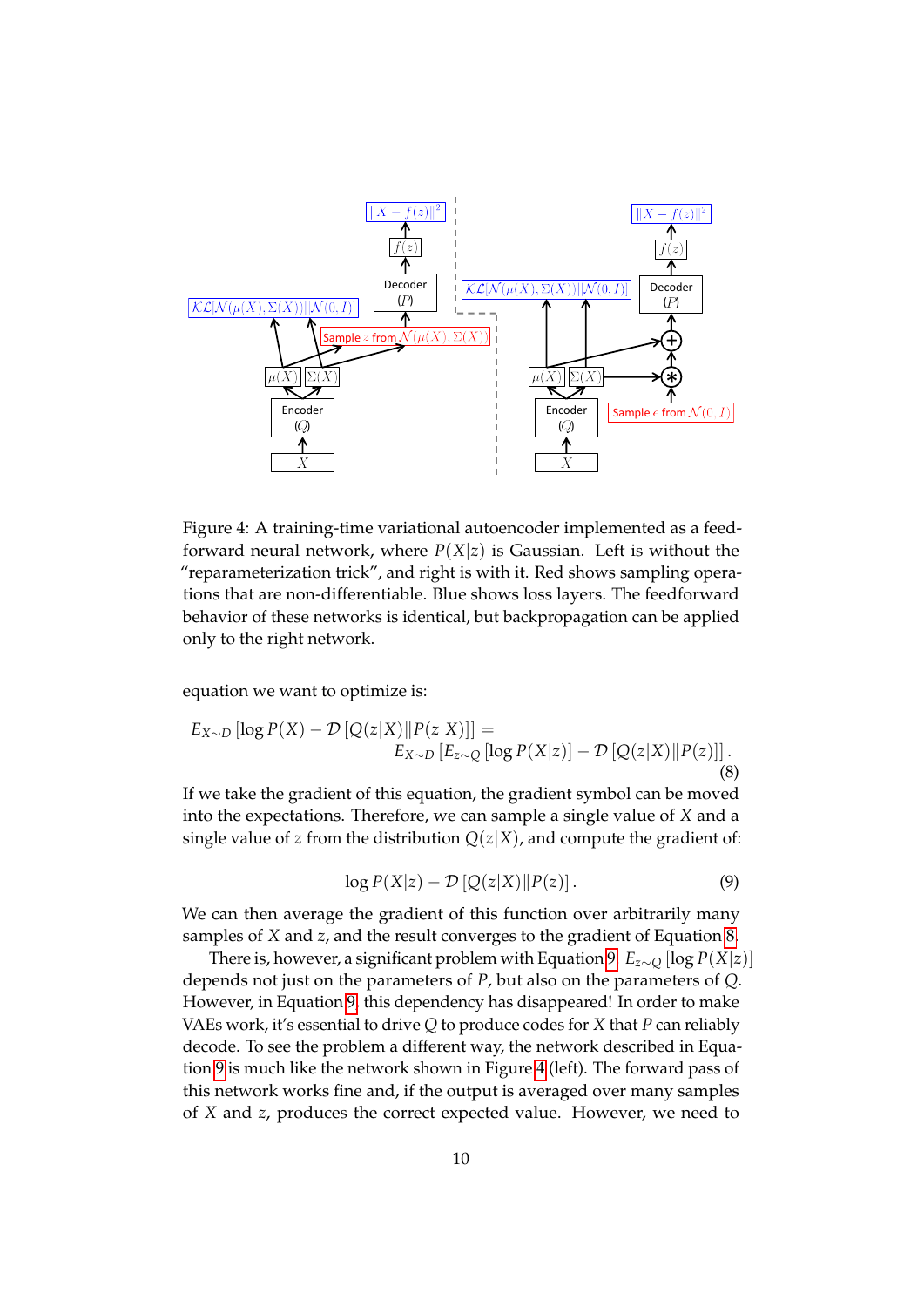

<span id="page-10-0"></span>Figure 5: The testing-time variational "autoencoder," which allows us to generate new samples. The "encoder" pathway is simply discarded.

back-propagate the error through a layer that samples *z* from  $Q(z|X)$ , which is a non-continuous operation and has no gradient. Stochastic gradient descent via backpropagation can handle stochastic inputs, but not stochastic units within the network! The solution, called the "reparameterization trick" in [\[1\]](#page-20-0), is to move the sampling to an input layer. Given  $\mu(X)$  and  $\Sigma(X)$ —the mean and covariance of  $Q(z|X)$ —we can sample from  $\mathcal{N}(\mu(X), \Sigma(X))$  by first sampling  $\epsilon \sim \mathcal{N}(0,I)$ , then computing  $z = \mu(X) + \Sigma^{1/2}(X) * \epsilon$ . Thus, the equation we actually take the gradient of is:

$$
E_{X \sim D} \left[ E_{\epsilon \sim \mathcal{N}(0,I)} [\log P(X|z = \mu(X) + \Sigma^{1/2}(X) * \epsilon)] - \mathcal{D} \left[ Q(z|X) \| P(z) \right] \right]. \tag{10}
$$

This is shown schematically in Figure [4](#page-9-2) (right). Note that none of the expectations are with respect to distributions that depend on our model parameters, so we can safely move a gradient symbol into them while maintaning equality. That is, given a fixed  $X$  and  $\epsilon$ , this function is deterministic and continuous in the parameters of *P* and *Q*, meaning backpropagation can compute a gradient that will work for stochastic gradient descent. It's worth pointing out that the "reparameterization trick" only works if we can sample from  $Q(z|X)$  by evaluating a function  $h(\eta, X)$ , where  $\eta$  is noise from a distribution that is not learned. Furthermore, *h* must be *continuous* in *X* so that we can backprop through it. This means  $Q(z|X)$  (and therefore  $P(z)$ ) can't be a discrete distribution! If *Q* is discrete, then for a fixed *η*, either *h* needs to ignore *X*, or there needs to be some point at which  $h(\eta, X)$  "jumps" from one possible value in *Q*'s sample space to another, i.e., a discontinuity.

#### **2.3 Testing the learned model**

At test time, when we want to generate new samples, we simply input values of *z* ∼  $\mathcal{N}(0, I)$  into the decoder. That is, we remove the "encoder," including the multiplication and addition operations that would change the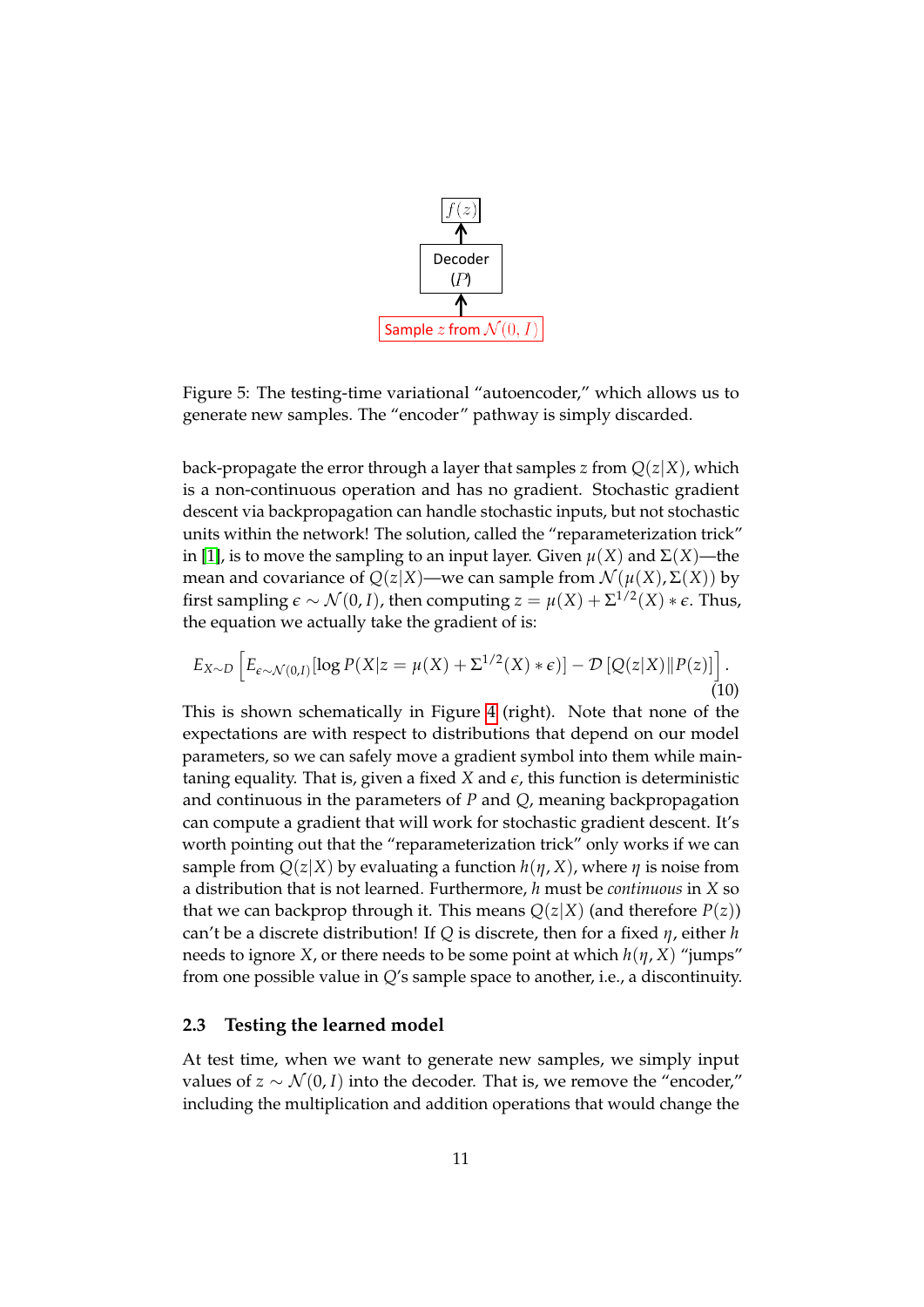distribution of *z*. This (remarkably simple) test-time network is shown in Figure [5.](#page-10-0)

Say that we want to evaluate the probability of a testing example under the model. This is, in general, not tractable. Note, however, that  $\mathcal{D}[Q(z|X)||P(z|X)]$  is positive, meaning that the right hand side of Equa-tion [5](#page-7-1) is a lower bound to  $P(X)$ . This lower bound still can't quite be computed in closed form due to the expectation over *z*, which requires sampling. However, sampling *z* from *Q* gives an estimator for the expectation which generally converges much faster than sampling *z* from  $\mathcal{N}(0, I)$  as discussed in section [2.](#page-3-1) Hence, this lower bound can be a useful tool for getting a rough idea of how well our model is capturing a particular datapoint *X*.

#### **2.4 Interpreting the objective**

By now, you are hopefully convinced that the learning in VAEs is tractable, and that it optimizes something like log *P*(*X*) across our entire dataset. However, we are not optimizing *exactly*  $\log P(X)$ , so this section aims to take a deeper look at what the objective function is actually doing. We address three topics. First, we ask how much error is introduced by optimizing  $\mathcal{D}[Q(z|X)||P(z|X)]$  in addition to log  $P(X)$ . Second, we describe the VAE framework—especially the r.h.s. of Equation [5—](#page-7-1)in terms of information theory, linking it to other approaches based on Minimum Description Length. Finally, we investigate whether VAEs have "regularization parameters" analogous to the sparsity penalty in sparse autoencoders.

#### **2.4.1** The error from  $\mathcal{D}[Q(z|X)||P(z|X)]$

The tractability of this model relies on our assumption that  $Q(z|X)$  can be modeled as a Gaussian with some mean  $\mu$ (*X*) and variance Σ(*X*). *P*(*X*) converges (in distribution) to the true distribution if and only if  $\mathcal{D}[Q(z|X)||P(z|X)]$ goes to zero. Unfortunately, it's not straightforward to ensure that this happens. Even if we assume *µ*(*X*) and Σ(*X*) are arbitrarily high capacity, the posterior  $P(z|X)$  is not necessarily Gaussian for an arbitrary *f* function that we're using to define *P*. For fixed *P*, this might mean that  $\mathcal{D}[Q(z|X)||P(z|X)]$ never goes to zero. However, the good news is that given sufficiently highcapacity neural networks, there are many *f* functions that result in our model generating any given output distribution. Any of these functions will maximize  $log P(X)$  equally well. Hence, all we need is one function  $f$  which both maximizes  $\log P(X)$  *and* results in  $P(z|X)$  being Gaussian for all X. If so,  $\mathcal{D}[Q(z|X)||P(z|X)]$  will pull our model towards that parameterization of the distribution. So, does such a function exist for all distributions we might want to approximate? I'm not aware of anyone proving this in general just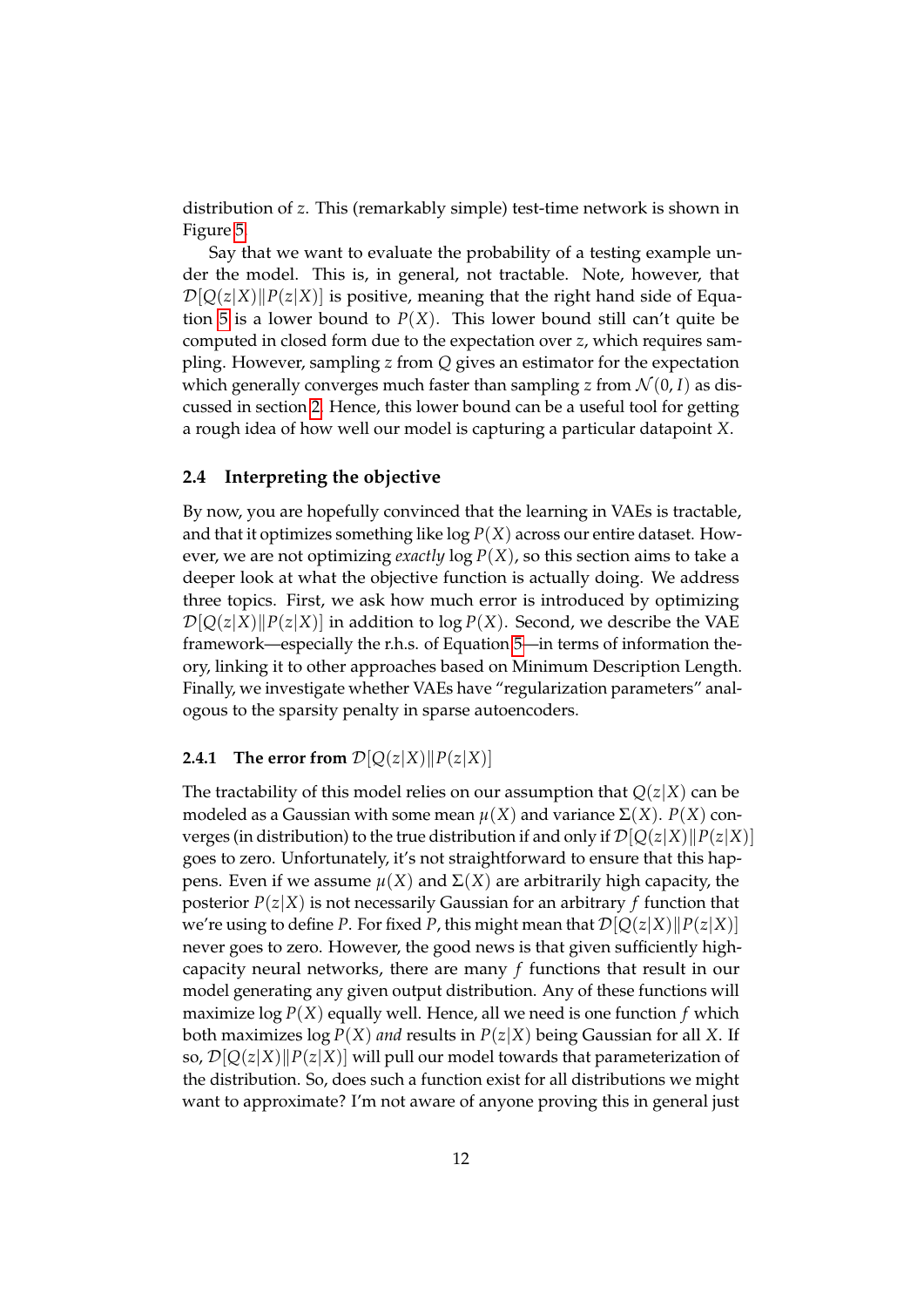yet, but it turns out that one can prove that such a function does exist, provided  $\sigma$  is small relative to the curvature of the ground truth distribution's CDF (at least in 1D; a proof is included in Appendix [A\)](#page-18-0). In practice such a small *σ* might cause problems for existing machine learning algorithms, since the gradients would become badly scaled. However, it is comforting to know that VAEs have zero approximation error in at least this one scenario. This fact suggests that future theoretical work may show us how much approximation error VAEs have in more practical setups. (It seems to me like it should be possible to extend the proof technique in Appendix [A](#page-18-0) to multiple dimensions, but this is left for future work.)

#### **2.4.2 The information-theoretic interpretation**

Another important way to look at the right hand side of Equation [5](#page-7-1) is in terms of information theory, and in particular, the "minimum description length" principle which motivated many of the VAE's predecessors like Helmholtz Machines [\[16\]](#page-21-9), the Wake-Sleep Algorithm [\[17\]](#page-21-10), Deep Belief Nets [\[18\]](#page-21-11), and Boltzmann Machines [\[19\]](#page-21-12). − log *P*(*X*) can be seen as the total number of bits required to construct a given *X* under our model using an ideal encoding. The right hand side of Equation [5](#page-7-1) views this as a two-step process to construct *X*. We first use some bits to construct *z*. Recall that a KL-divergence is in units of bits (or, more precisely, nats). Specifically,  $D[Q(z|X)||P(z)]$  is the expected information that's required to convert an uninformative sample from  $P(z)$  into a sample from  $Q(z|X)$  (the so-called "information gain" interpretation of KL-divergence). That is, it measures the amount of *extra* information that we get about *X* when *z* comes from  $Q(z|X)$  instead of from  $P(z)$  (for more details, see the "bits back" argument of [\[20,](#page-21-13) [21\]](#page-22-0)). In the second step, *P*(*X*|*z*) measures the amount of information required to reconstruct *X* from *z* under an ideal encoding. Hence, the total number of bits  $(-\log P(X))$  is the sum of these two steps, minus a penalty we pay for *Q* being a sub-optimal encoding  $(\mathcal{D}[Q(z|X)||P(z|X))$ .

#### **2.4.3 VAEs and the regularization parameter**

Looking at Equation [5,](#page-7-1) it's interesting to view the  $\mathcal{D}[Q(z|X)||P(z)]$  as a regularization term, much like the sparsity regularization in sparse autoencoders [\[10\]](#page-21-3). From this standpoint, it's interesting to ask whether the variational autoencoder has any "regularization parameter." That is, in the sparse autoencoder objective, we have a *λ* regularization parameter in an objective function that looks something like this:

$$
\|\phi(\psi(X)) - X\|^2 + \lambda \|\psi(X)\|_0 \tag{11}
$$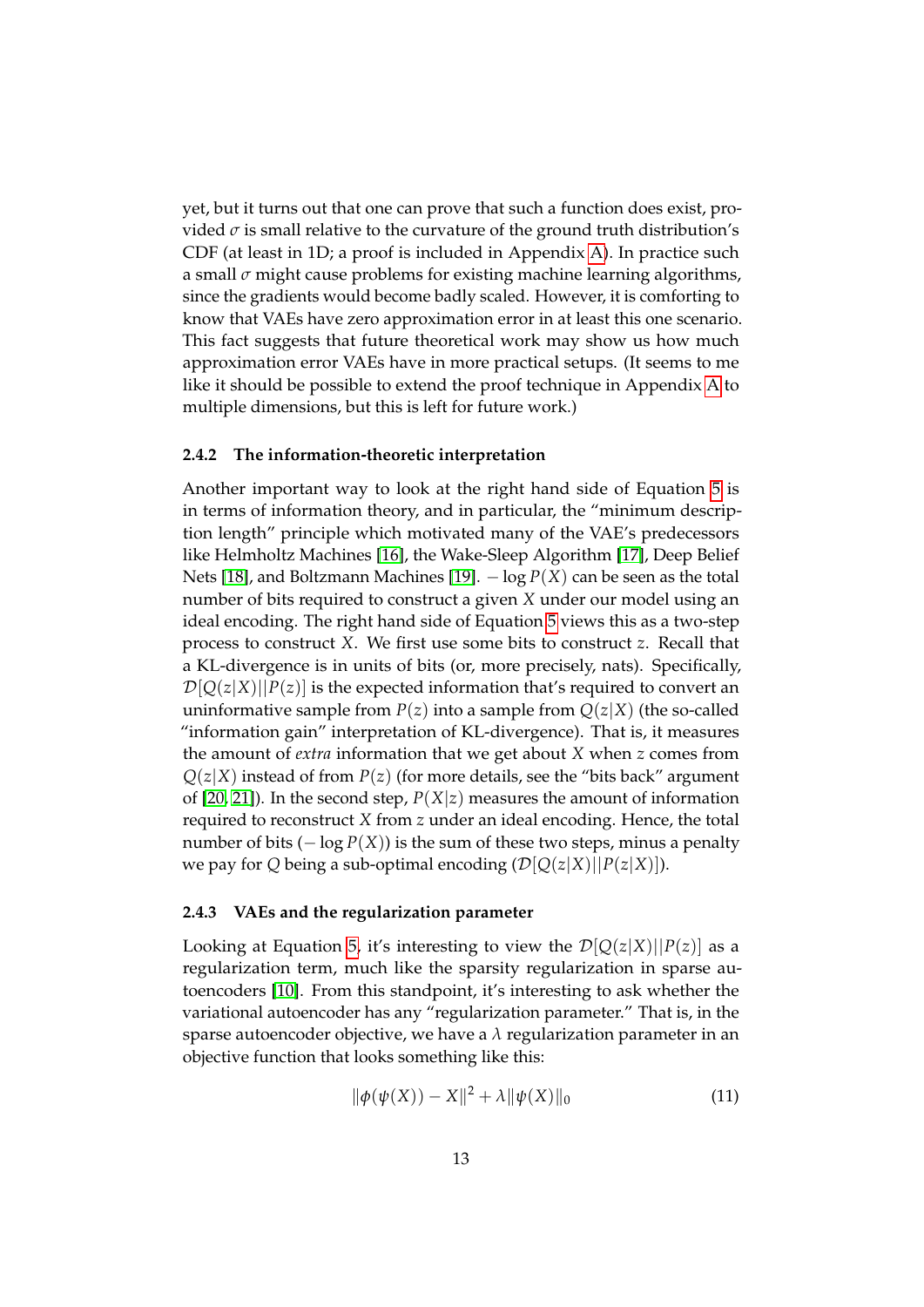where *ψ* and *φ* are the encoder and decoder functions, respectively, and  $\|\cdot\|_0$  is an *L*<sub>0</sub> norm that encourages the encoding to be sparse. This  $\lambda$  must be set by hand.

A variational autoencoder, however, does **not**, in general, have such a regularization parameter, which is good because that's one less parameter that the programmer needs to adjust. However, for certain models, we can make it appear like such a regularization parameter exists. It's tempting to think that this parameter can come from changing  $z \sim \mathcal{N}(0, I)$  to something like  $z' \sim \mathcal{N}(0, \lambda * I)$ , but it turns out that this doesn't change the model. To see this, note that we can absorb this constant into *P* and *Q* by writing them in terms of  $f'(z') = f(z'/\lambda)$ ,  $\mu'(X) = \mu(X) * \lambda$ , and  $\Sigma'(X) = \Sigma(X) * \lambda^2$ . This will produce an objective function whose value (right hand side of Equation [5\)](#page-7-1) is identical to the loss we had with  $z \sim \mathcal{N}(0, I)$ . Also, the model for sampling *X* will be identical, since  $z'/\lambda \sim \mathcal{N}(0, I)$ .

However, there is another place where a regularization parameter can come from. Recall that a good choice for the output distribution for continuous data is  $P(X|z) \sim \mathcal{N}(f(z), \sigma^2 * I)$  for some  $\sigma$  we supply. Therefore,  $\log P(X|z) = C - \frac{1}{2} \|X - f(z)\|^2 / \sigma^2$  (where *C* is a constant that does not depend on *f* , and can be ignored during optimization). When we write the full optimization objective,  $\sigma$  appears in the second term on the r.h.s. of Equation [5,](#page-7-1) but not the first; in this sense, the *σ* we choose behaves like a *λ* controlling the weighting of the two terms. Note, however, that the existence of this parameter relies on our choice of the distribution of *X* given *z*. If *X* is binary and we use a Bernoulli output model, then this regularization parameter disappears, and the only way to bring it back is to use hacks like replicating the dimensions of *X*. From an information theory standpoint, this makes sense: when *X* is binary, we can actually count the number of bits that are required to encode *X*, and both terms on the right hand side of Equation [5](#page-7-1) are using the same units to count these bits. However, when *X* is continuous, each sample contains infinite information. Our choice of *σ* determines how accurately we expect the model to reconstruct *X*, which is necessary so that the information content can become finite.

### **3 Conditional Variational Autoencoders**

Let's return to our running example of generating handwritten digits. Say that we don't just want to generate new digits, but instead we want to add digits to an existing string of digits written by a single person. This is similar to a truly practical problem in computer graphics called hole filling: given an existing image where a user has removed an unwanted object, the goal is to fill in the hole with plausible-looking pixels. An important difficulty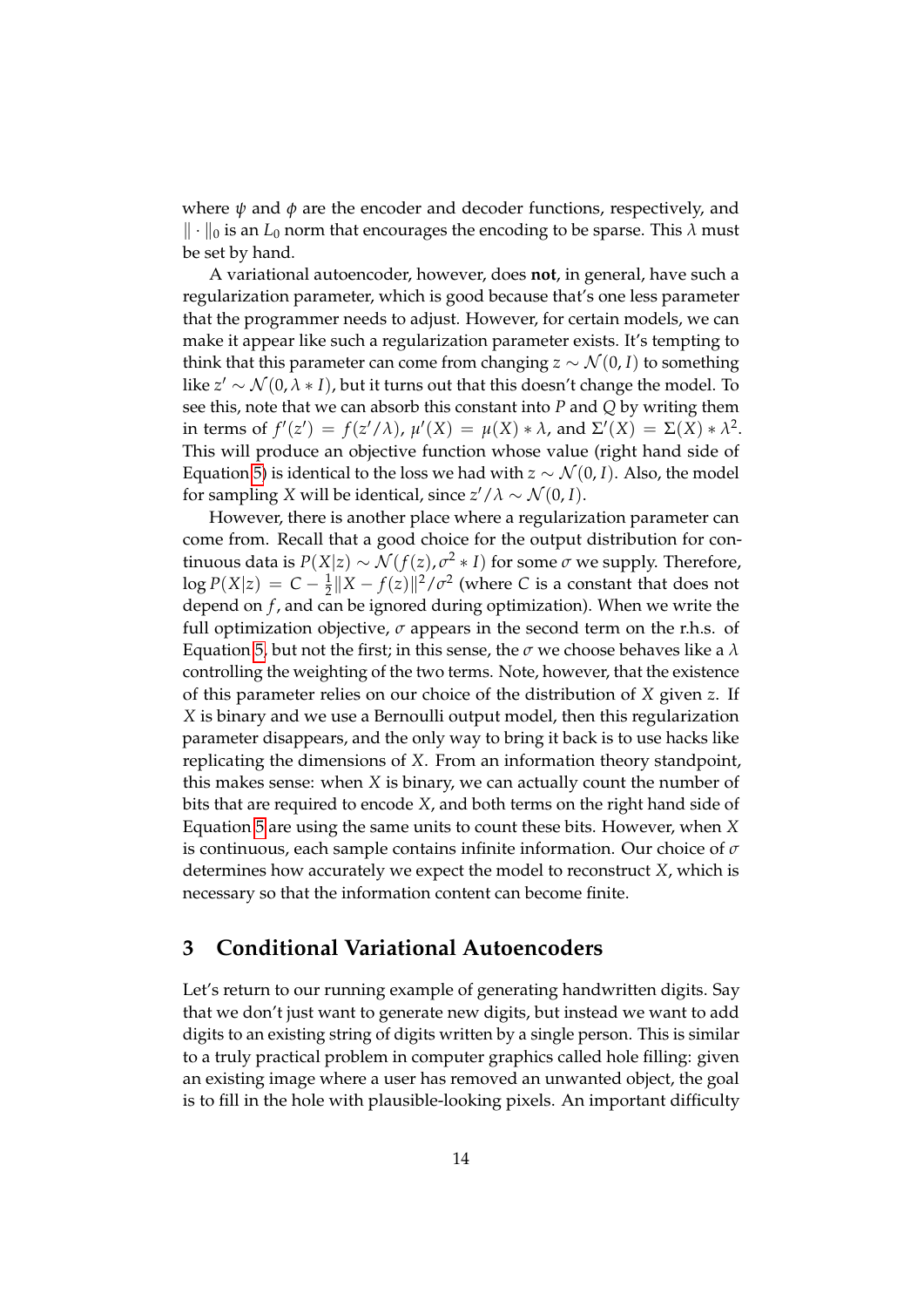

<span id="page-14-2"></span>Figure 6: Left: a training-time conditional variational autoencoder implemented as a feedforward neural network, following the same notation as Figure [4.](#page-9-2) Right: the same model at test time, when we want to sample from *P*(*Y*|*X*).

with both problems is that the space of plausible outputs is *multi-modal*: there are many possibilities for the next digit or the extrapolated pixels. A standard regression model will fail in this situation, because the training objective generally penalizes the distance between a *single* prediction and the ground truth. Faced with a problem like this, the best solution the regressor can produce is something which is in between the possibilities, since it minimizes the expected distance. In the case of digits, this will most likely look like a meaningless blur that's an "average image" of all possible digits and all possible styles that could occur<sup>[3](#page-14-0)</sup>. What we need is an algorithm that takes in a string or an image, and produces a complex, multimodal distribution that we can sample from. Enter the conditional variational autoencoder (CVAE) [\[7,](#page-21-0) [8\]](#page-21-1), which modifies the math in the previous section by simply conditioning the entire generative process on an input. CVAEs allow us to tackle problems where the input-to-output mapping is one-tomany $^4$  $^4$ , without requiring us to explicitly specify the structure of the output

<span id="page-14-0"></span> $3$ The denoising autoencoder [\[12,](#page-21-5) [13\]](#page-21-6) can be seen as a slight generalization of the regression model, which might improve on its behavior. That is, we would say that the "noise distribution" simply deletes pixels, and so the denoising autoencoder must reconstruct the original image given the noisy version. Note, however, that this still doesn't solve the problem. The standard denoising autoencoder still requires that the conditional distribution of the original sample given the noisy sample follow a simple, parametric distribution. This is not the case for complex data like image patches.

<span id="page-14-1"></span><sup>&</sup>lt;sup>4</sup>Often called "structured prediction" in machine learning literature.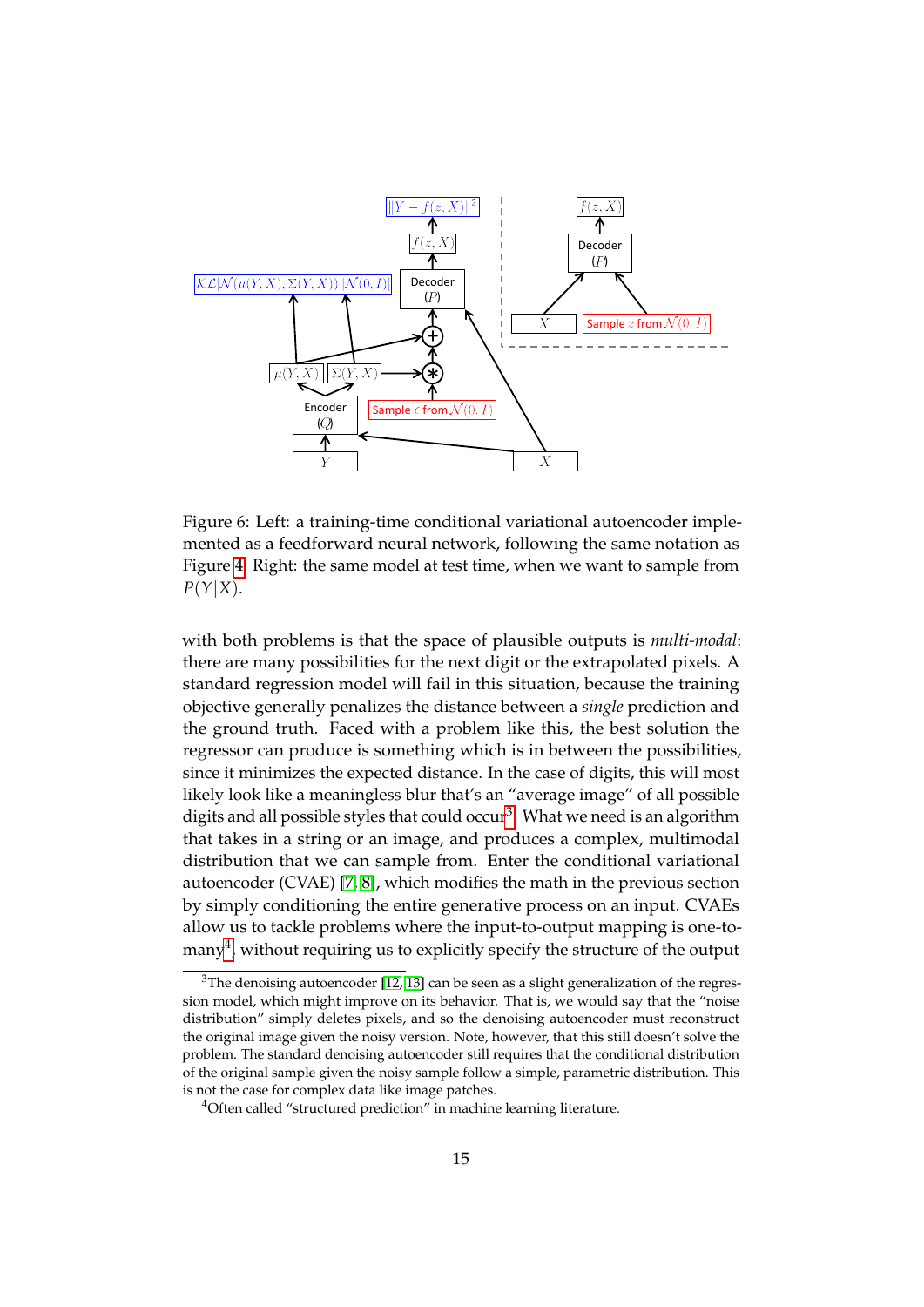distribution.

Given an input *X* and an output *Y*, we want to create a model *P*(*Y*|*X*) which maximizes the probability of the ground truth (I apologize for redefining *X* here. However, standard machine learning notation maps *X* to *Y*, so I will too). We define the model by introducing a latent variable  $z \sim \mathcal{N}(0, I)$ , such that:

$$
P(Y|X) = \mathcal{N}(f(z, X), \sigma^2 * I)
$$
 (12)

where *f* is a deterministic function that we can learn from data. We can rewrite Equations [2](#page-7-2) through [5](#page-7-1) conditioning on *X* as follows:

$$
\mathcal{D}\left[Q(z|Y,X)\|P(z|Y,X)\right] = E_{z \sim Q(\cdot|Y,X)}\left[\log Q(z|Y,X) - \log P(z|Y,X)\right]
$$
\n(13)

$$
\mathcal{D}\left[Q(z|Y,X)\|P(z|Y,X)\right] =
$$
\n
$$
E_{z \sim Q(\cdot|Y,X)}\left[\log Q(z|Y,X) - \log P(Y|z,X) - \log P(z|X)\right] + \log P(Y|X) \tag{14}
$$

$$
\log P(Y|X) - \mathcal{D}\left[Q(z|Y,X)\right]P(z|Y,X)\right] =
$$
  
\n
$$
E_{z \sim Q(\cdot|Y,X)}\left[\log P(Y|z,X)\right] - \mathcal{D}\left[Q(z|Y,X)\right]P(z|X)\right]
$$
\n(15)

Note that  $P(z|X)$  is still  $\mathcal{N}(0, I)$  because our model assumes *z* is sampled independently of *X* at test time. The structure of this model is shown in Figure [6.](#page-14-2)

At test time, we can sample from the distribution  $P(Y|X)$  by simply sampling  $z \sim \mathcal{N}(0, I)$ .

## **4 Examples**

Implementations for these examples using Caffe [\[22\]](#page-22-1) can be found online at: [http://github.com/cdoersch/vae\\_tutorial](http://github.com/cdoersch/vae_tutorial)

#### <span id="page-15-0"></span>**4.1 MNIST variational autoencoder**

To demonstrate the distribution learning capabilities of the VAE framework, let's train a variational autoencoder on MNIST. To show that the framework isn't heavily dependent on initialization or network structure, we don't use existing published VAE network structures, but instead adapt the basic MNIST AutoEncoder example that's included with Caffe [\[22\]](#page-22-1). (However, we use ReLU non-linearities [\[9\]](#page-21-2) and ADAM [\[23\]](#page-22-2), since both are standard techniques to speed convergence.) Although MNIST is real-valued, it is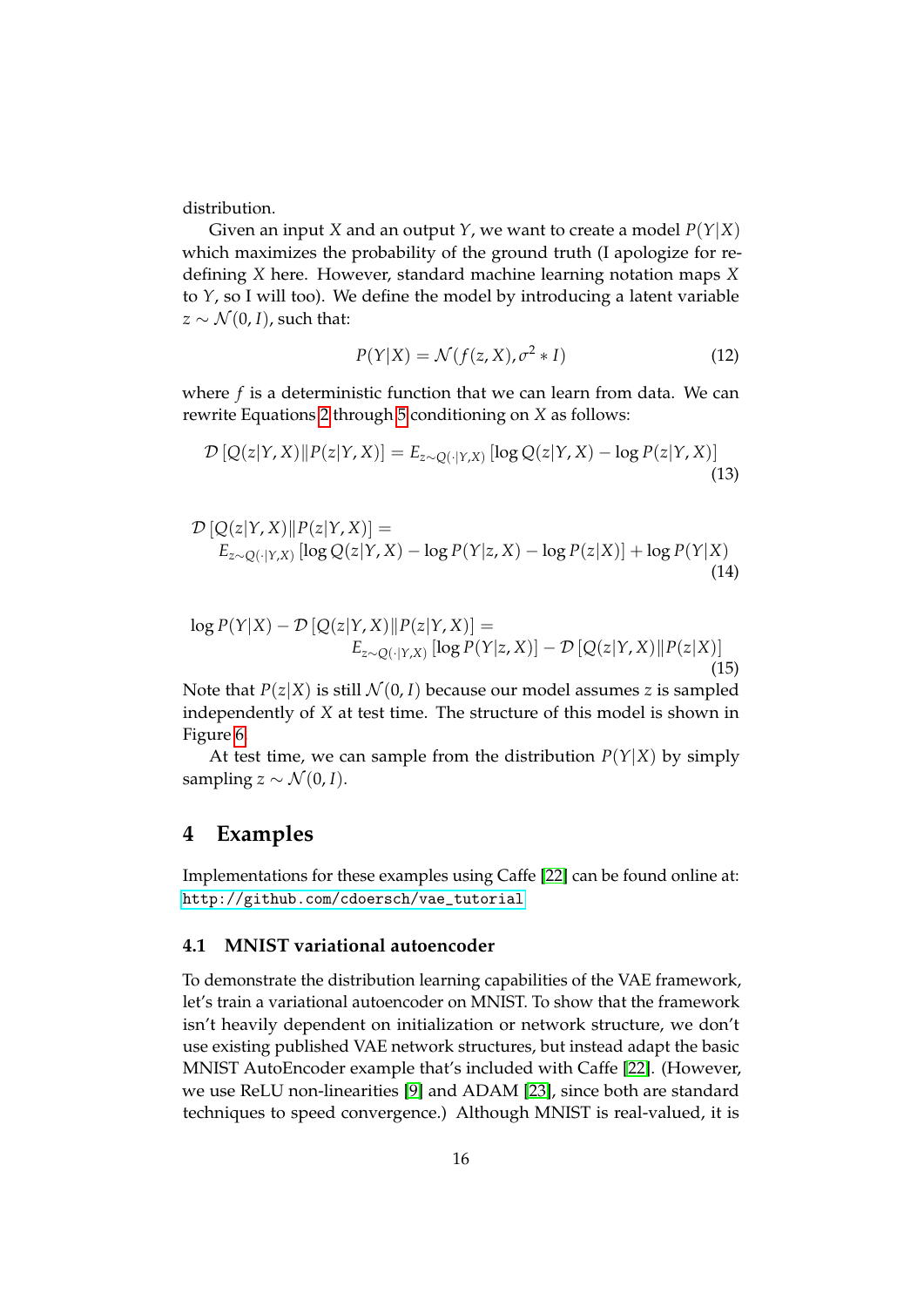

Figure 7: Samples from a VAE trained on MNIST.

<span id="page-16-0"></span>constrained between 0 and 1, so we use the Sigmoid Cross Entropy loss for  $P(X|z)$ . This has a probabilistic interpretation: imagine that we created a new datapoint X' by independently sampling each dimension as  $X_i' \sim \text{Bernoulli}(X_i)$ . Cross entropy measures the *expected* probability of *X'*. Thus we're actually modeling X', the randomly binarized version of MNIST, but we're only giving *q* a summary of this data *X*. Admittedly this is not quite what the VAE framework prescribes but works well in practice, and is used in other VAE literature [\[6\]](#page-20-5). Even though our model is considerably deeper than [\[1\]](#page-20-0) and [\[3\]](#page-20-2), training the model was not difficult. The training was run to completion exactly once (though the training was re-started the 5 times to find the learning rate which made the loss descend the fastest). Digits generated from noise are shown in Figure [7.](#page-16-0) It's worth noting that these samples are difficult to evaluate since there's no simple way to measure how different these are from the training set [\[24\]](#page-22-3). However, the failure cases are interesting: while most of the digits look quite realistic, a significant number are 'in-between' different digits. For example, the seventh digit from the top in the leftmost column is clearly in-between a 7 and a 9. This happens because we are mapping a continuous distribution through a smooth function.

In practice, the model seems to be quite insensitive to the dimensionality of *z*, unless *z* is excessively large or small. Too few *z*'s means the model can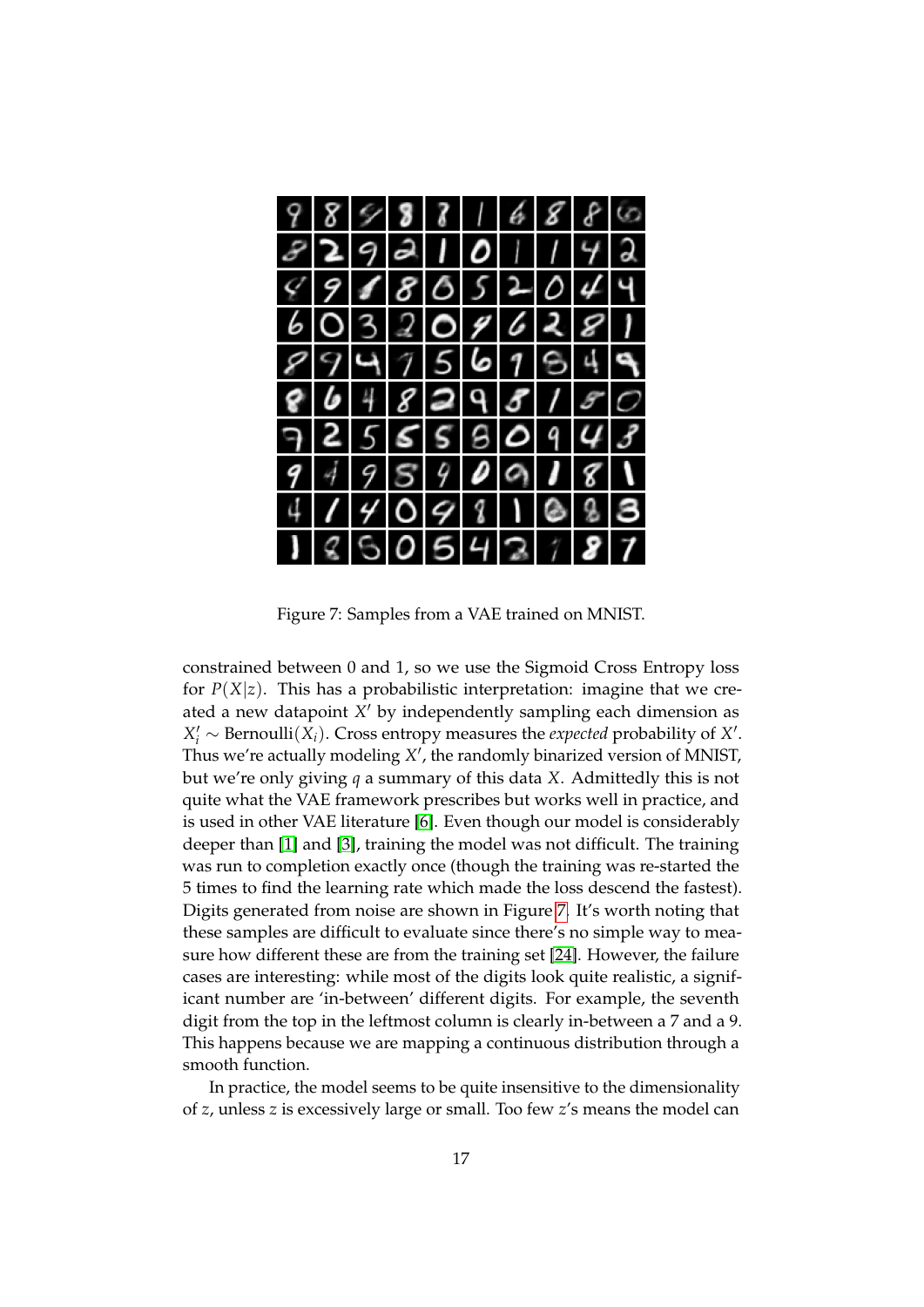|               | $\sqrt{ }$ | $\mathcal{F}$                                    |                           | 4 4 3 7 4 5 |  |          |                           |  | $\frac{1}{2}$<br>ı |              | $\overline{9}$ |                |   |  |
|---------------|------------|--------------------------------------------------|---------------------------|-------------|--|----------|---------------------------|--|--------------------|--------------|----------------|----------------|---|--|
|               |            | +  フ   ゟ   ٩   ク   워   4   ٩   4   4   4   4   1 |                           |             |  |          |                           |  |                    |              |                | $\overline{0}$ |   |  |
|               |            | $$$ 0 3 4                                        | $\sqrt{ }$                |             |  |          | $1$ $1$ $4$ 0 $7$ 6 $5$ 4 |  |                    |              |                |                |   |  |
|               |            | 6444                                             |                           | 420011048   |  |          |                           |  |                    |              |                | $\mathsf{L}$   |   |  |
|               |            |                                                  |                           |             |  | (a) CVAE |                           |  |                    |              |                |                |   |  |
|               |            | H                                                | 4                         | $+ +$       |  |          | 44                        |  |                    |              | - 47           |                |   |  |
|               |            | $\mathcal{F}$                                    | 4                         |             |  |          | 794946                    |  |                    | $\mathbb{Q}$ | <u> </u>       |                |   |  |
|               |            |                                                  | $\mathbb{Z}^{\mathbb{Z}}$ |             |  |          | 47104                     |  | L÷.                | $+4$         |                |                |   |  |
|               |            |                                                  |                           | 40504414    |  |          |                           |  |                    |              |                |                |   |  |
| (b) Regressor |            |                                                  |                           |             |  |          |                           |  |                    |              |                |                |   |  |
|               |            | 721104117795906901                               |                           |             |  |          |                           |  |                    |              |                |                |   |  |
|               |            | 5 9 7 8 4 9 6 6 5 4 0 7 4 0                      |                           |             |  |          |                           |  |                    |              |                |                | h |  |
|               |            | 3 1 3 4 7 2 7 1 2 1 1 7 4 4 3                    |                           |             |  |          |                           |  |                    |              |                |                |   |  |
|               |            | $5 \lambda 2 4 4 6 355 5 6 0 4 1 9 5$            |                           |             |  |          |                           |  |                    |              |                |                |   |  |

(c) Ground Truth

<span id="page-17-0"></span>Figure 8: Samples from a CVAE trained on MNIST. The input that the model is conditioning on is the central column, highlighted in blue and orange in the top two images. The model must complete the digit given only these noisy binary values. The three sets above are aligned spatially, so you can compare the generated images to the ground truth.

no longer capture all of the variation: less than 4 *z* dimensions produced noticeably worse results. Results with 1,000 *z*'s were good, but with 10,000 they were also degraded. In theory, if a model with *n z*'s is good, then a model with  $m \gg n$  should not be worse, since the model can simply learn to ignore the extra dimensions. However, in practice, it seems stochastic gradient descent struggles to keep  $\mathcal{D}[Q(z|X)||P(z)]$  low when *z* is extremely large.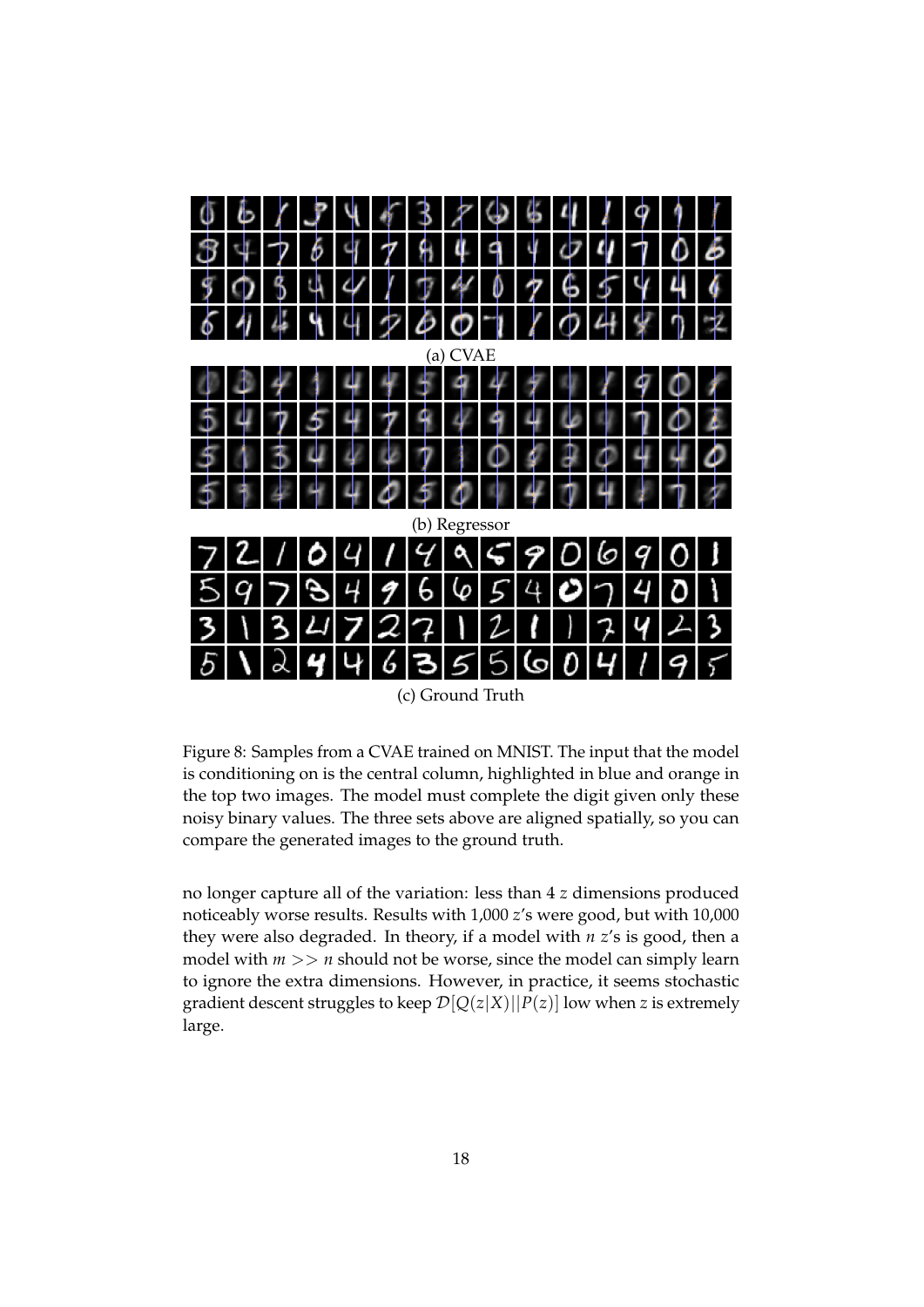### **5 MNIST conditional variational autoencoder**

I had originally intended to show a conditional variational autoencoder completing MNIST digits given only half of each digit. While a CVAE works quite well for this purpose, unfortunately a regressor actually works quite well also, producing relatively crisp samples. The apparent reason is the size of MNIST. A network with similar capacity to the one in section [4.1](#page-15-0) can easily memorize the entire dataset, and so the regressor overfits badly. Thus, at test time, it produces predictions that behave something like nearest-neighbor matching, which are actually quite sharp. CVAE models are most likely to outperform simple regression when the output is ambiguous given a training example. Therefore, let's make two modifications to the problem to make it more ambiguous, at the cost of making it somewhat more artificial. First, the input is a single column of pixels taken from the middle of the digit. In MNIST, each pixel has a value between 0 and 1, meaning that there is still enough information even in this single column of pixels for the network to identify a specific training example. Therefore, the second modification is to replace each pixel in our column with a binary value (0 or 1), choosing 1 with probability equal to the pixel intensity. These binary values were resampled each time a digit was passed to the network. Figure [8](#page-17-0) shows the results. Note that the regressor model handles the ambiguity by blurring its output (although there are cases where the regressor is suspiciously confident when making wrong guesses, suggesting overfitting is still an issue). The blur in the regressor's output minimizes the distance to the set of many digits which might have produced the input. The CVAE, on the other hand, generally picks a specific digit to output and does so without blur, resulting in more believable images.

**Acknowledgements:** Thanks to everyone in the UCB CS294 Visual Object And Activity Recognition group and CMU Misc-Read group, and to many others who encouraged me to convert the presentation I gave there into a tutorial. I would especially like to thank Philipp Krähenbühl, Jacob Walker, and Deepak Pathak for helping me formulate and refine my description of the method, and Kenny Marino for help editing. I also thank Abhinav Gupta and Alexei Efros for helpful discussions and support, and Google for their fellowship supporting my research.

# <span id="page-18-0"></span>**A Proof in 1D that VAEs have zero approximation error given arbitrarily powerful learners.**

Let  $P_{gt}(X)$  be a 1D distribution that we are trying to approximate using a VAE. We assume that  $P_{gt}(X) > 0$  everywhere, that it is infinitely dif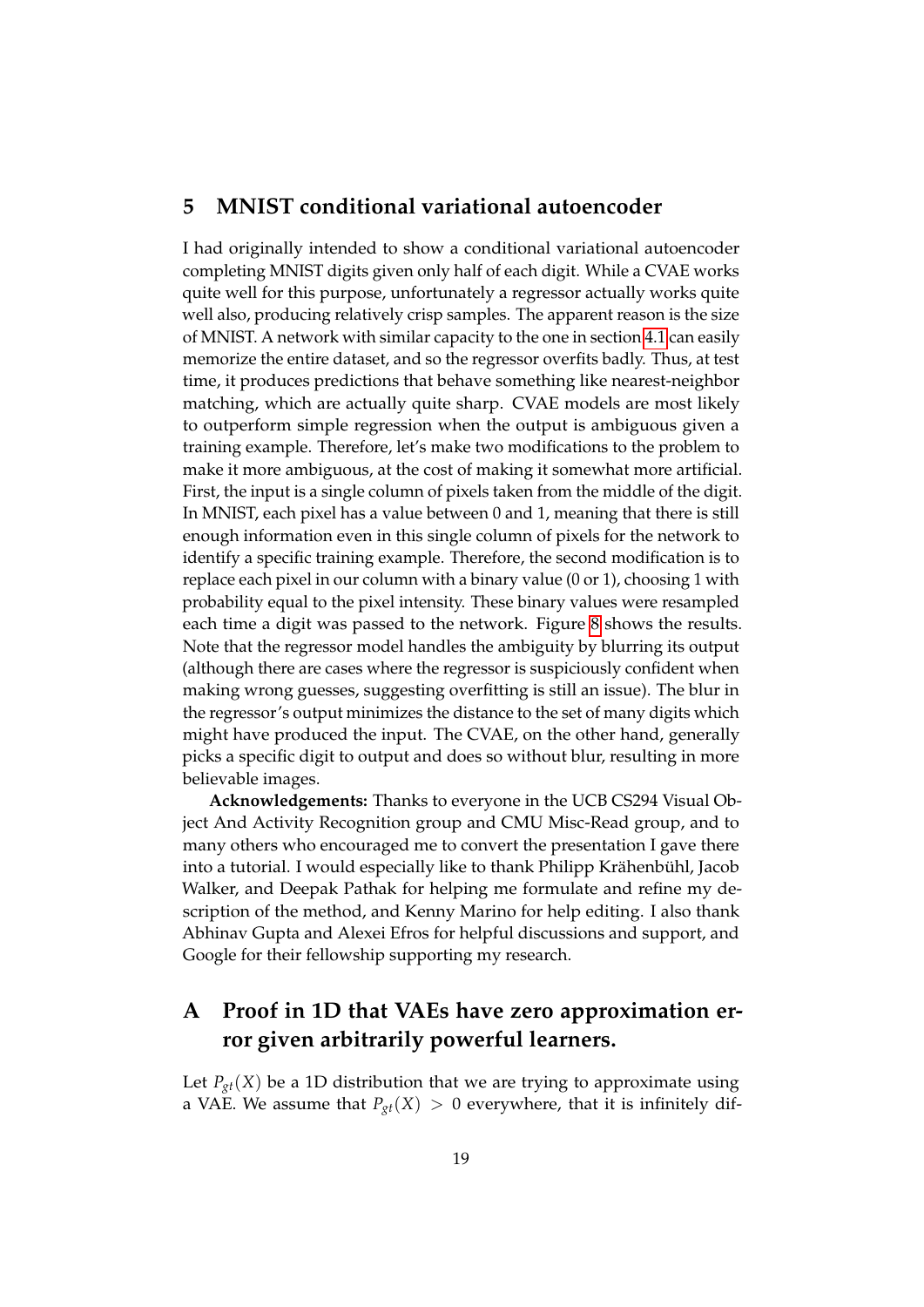ferentiable, and all the derivatives are bounded. Recall that a variational autoencoder optimizes

$$
\log P_{\sigma}(X) - \mathcal{D}[Q_{\sigma}(z|X) \| P_{\sigma}(z|X)] \tag{16}
$$

where  $P_{\sigma}(X|z) = \mathcal{N}(X|f(z), \sigma^2)$  for  $z \sim \mathcal{N}(0, 1)$ ,  $P_{\sigma}(X) = \int_z P_{\sigma}(X|z)P(z)dz$ , and  $Q_{\sigma}(z|X) = \mathcal{N}(z|\mu_{\sigma}(X), \Sigma_{\sigma}(X))$ . We make the dependence on  $\sigma$  explicit here since we will send it to 0 to prove convergence. The theoretical best possible solution is where  $P_{\sigma} = P_{gt}$  and  $\mathcal{D}[Q_{\sigma}(z|X)||P_{\sigma}(z|X)] = 0$ . By "arbitrarily powerful" learners, we mean that if there exist  $f$ ,  $\mu$  and  $\Sigma$  which achieve this best possible solution, then the learning algorithm will find them. Hence, we must merely show that such an *f*,  $\mu_{\sigma}$ , and  $\Sigma_{\sigma}$  exist. First off,  $P_{gt}$  can actually be described arbitrarily well as  $P_{gt}(X) = \int_z \mathcal{N}(X|f(z), \sigma^2) P(z) dz$  as *σ* approaches 0. To show this, let *F* be the cumulative distribution function (CDF) of  $P_{gt}$ , and let *G* be the CDF of  $\mathcal{N}(0, 1)$ , which are both guaranteed to exist. Then  $G(z)$  is distributed  $Unif(0, 1)$  (the uniform distribution), and therefore  $f(z) = F^{-1}(G(z))$  is distributed  $P_{gt}(X)$ . This means that as  $\sigma \to 0$ , the distribution  $P(X)$  converges to  $P_{gt}$ .

From here, we must simply show that  $\mathcal{D}[Q_{\sigma}(z|X)||P_{\sigma}(z|X)] \rightarrow 0$  as  $\sigma \to 0$ . Let  $g(X) = G^{-1}(F(X))$ , i.e., the inverse of *f*, and let  $Q_{\sigma}(z|X) =$  $\mathcal{N}(z|g(X), (g'(X)*\sigma)^2)$ . Note that  $\mathcal{D}[Q_{\sigma}(z|X)||P_{\sigma}(z|X)]$  is invariant to affine transformations of the sample space. Hence, let  $Q^0(z^0|X) = \mathcal{N}(z^0|g(X), g'(X)^2)$ and  $P_{\sigma}^{0}(z^{0}|X) = P_{\sigma}(z = g(X) + (z^{0} - g(X)) * \sigma |X) * \sigma$ . When I write  $P(z = ...)$ , I am using the PDF of *z* as a function, and evaluating it at some point. Then:

$$
\mathcal{D}[Q_{\sigma}(z|X)||P_{\sigma}(z|X)] = \mathcal{D}[Q^{0}(z^{0}|X)||P^{0}_{\sigma}(z^{0}|X)] \qquad (17)
$$

where  $Q^0(z^0|X)$  does not depend on  $\sigma$ , and its standard deviation is greater than 0. Therefore, it is sufficient to show that  $P^0_{\sigma}(z^0|X) \to Q^0(z^0|X)$  for all *z*. Let  $r = g(X) + (z^0 - g(X)) * \sigma$ . Then:

$$
P_{\sigma}^{0}(z^{0}|X) = P_{\sigma}(z=r|X=X) * \sigma
$$
  
= 
$$
\frac{P_{\sigma}(X=X|z=r) * P(z=r) * \sigma}{P_{\sigma}(X=X)}.
$$
 (18)

Here,  $P_{\sigma}(X) \to P_{gt}(X)$  as  $\sigma \to 0$ , which is a constant, and  $r \to g(X)$  as  $\sigma \to 0$ , so *P*(*r*) also tends to a constant. Together with  $\sigma$ , they ensure that the whole distribution normalizes. We will wrap them both in the constant *C*.

$$
= C * \mathcal{N}(X|f(g(X) + (z^0 - g(X)) * \sigma), \sigma^2).
$$
 (19)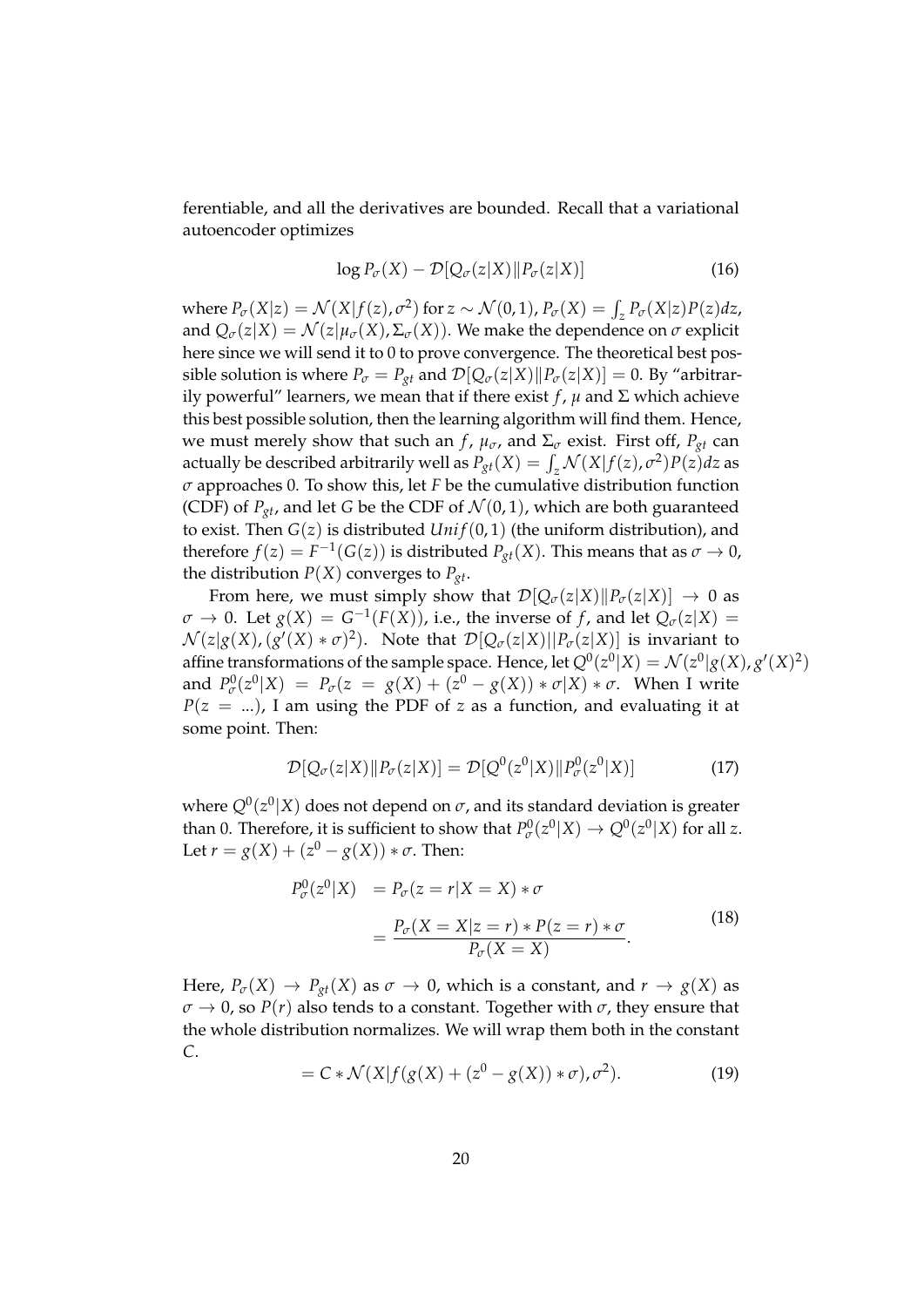Next, we do a Taylor expansion of  $f$  around  $g(X)$ :

$$
= C * \mathcal{N}\left(X\middle|X + f'(g(X)) * (z^0 - g(X)) * \sigma + \sum_{n=2}^{\infty} \frac{f^{(n)}(g(X))((z^0 - g(X)) * \sigma)^n}{n!}, \sigma^2\right).
$$
\n(20)

Note that  $\mathcal{N}(X|\mu,\sigma) = (\sqrt{2\pi}\sigma)^{-1} \exp\left(\frac{-(x-\mu)^2}{2\sigma^2}\right)$ . We rewrite the above  $\left(\frac{x-\mu}{2\sigma^2}\right)$ . We rewrite the above using this formula, rearrange terms, and re-write the result as a Gaussian to obtain:

<span id="page-20-6"></span>
$$
=\frac{C*f'(g(X))}{\sigma} * \mathcal{N}\left(z^{0}\bigg|g(X) - \sum_{n=2}^{\infty} \frac{f^{(n)}(g(X))((z^{0}-g(X)) * \sigma)^{n}}{n! * f'(g(X)) * \sigma}, \frac{1}{f'(g(X))^{2}}\right)
$$
\n(21)

Note  $1/f'(g(X)) = g'(X)$ , since  $f = g^{-1}$ . Furthermore, since  $f^{(n)}$  is bounded for all *n*, all terms in the sum tend to 0 as  $\sigma \rightarrow 0$ . *C* must make the distribution normalize, so we have that the above expression:

$$
\rightarrow \mathcal{N}\left(z^{0} | g(X), g'(X)^{2}\right) = Q^{0}(z^{0} | X) \quad \Box \tag{22}
$$

.

Looking at Equation [21,](#page-20-6) the bulk of the approximation error in this setup comes from the curvature of *g*, which is mostly determined by the curvature of the c.d.f. of the ground truth distribution.

### **References**

- <span id="page-20-0"></span>**1.** Diederik P Kingma and Max Welling. Auto-encoding variational Bayes. *ICLR*, 2014.
- <span id="page-20-1"></span>**2.** Tim Salimans, Diederik Kingma, and Max Welling. Markov chain monte carlo and variational inference: Bridging the gap. *ICML*, 2015.
- <span id="page-20-2"></span>**3.** Danilo Jimenez Rezende, Shakir Mohamed, and Daan Wierstra. Stochastic backpropagation and approximate inference in deep generative models. In *ICML*, 2014.
- <span id="page-20-3"></span>**4.** Tejas D Kulkarni, William F. Whitney, Pushmeet Kohli, and Josh Tenenbaum. Deep convolutional inverse graphics network. In *NIPS*, 2015.
- <span id="page-20-4"></span>**5.** Diederik P Kingma, Shakir Mohamed, Danilo Jimenez Rezende, and Max Welling. Semi-supervised learning with deep generative models. In *NIPS*, 2014.
- <span id="page-20-5"></span>**6.** Karol Gregor, Ivo Danihelka, Alex Graves, Danilo Rezende, and Daan Wierstra. Draw: A recurrent neural network for image generation. In *ICCV*, 2015.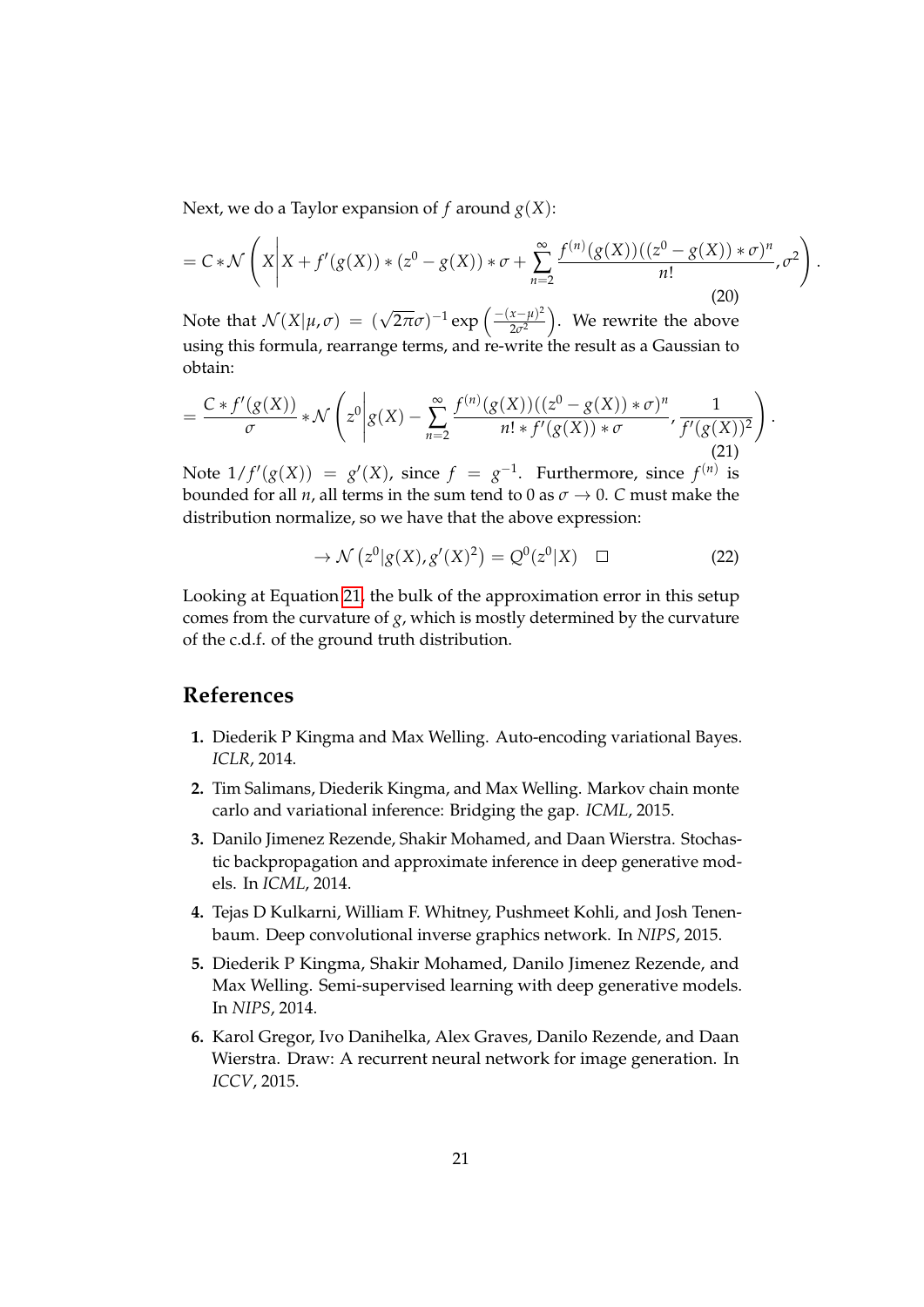- <span id="page-21-0"></span>**7.** Kihyuk Sohn, Honglak Lee, and Xinchen Yan. Learning structured output representation using deep conditional generative models. In *NIPS*, 2015.
- <span id="page-21-1"></span>**8.** Jacob Walker, Carl Doersch, Abhinav Gupta, and Martial Hebert. An uncertain future: Forecasting from static images using variational autoencoders. In *ECCV*, 2016.
- <span id="page-21-2"></span>**9.** Alex Krizhevsky, Ilya Sutskever, and Geoff Hinton. Imagenet classification with deep convolutional neural networks. In *NIPS*, 2012.
- <span id="page-21-3"></span>**10.** Bruno A Olshausen and David J Field. Emergence of simple-cell receptive field properties by learning a sparse code for natural images. *Nature*, 381(6583):607–609, 1996.
- <span id="page-21-4"></span>**11.** Honglak Lee, Alexis Battle, Rajat Raina, and Andrew Y Ng. Efficient sparse coding algorithms. In *NIPS*, 2006.
- <span id="page-21-5"></span>**12.** Pascal Vincent, Hugo Larochelle, Yoshua Bengio, and Pierre-Antoine Manzagol. Extracting and composing robust features with denoising autoencoders. In *ICML*, 2008.
- <span id="page-21-6"></span>**13.** Yoshua Bengio, Eric Thibodeau-Laufer, Guillaume Alain, and Jason Yosinski. Deep generative stochastic networks trainable by backprop. *ICML*, 2014.
- <span id="page-21-7"></span>**14.** Yoshua Bengio, Li Yao, Guillaume Alain, and Pascal Vincent. Generalized denoising auto-encoders as generative models. In *NIPS*, pages 899–907, 2013.
- <span id="page-21-8"></span>**15.** Luc Devroye. *Sample-based non-uniform random variate generation*. Springer-Verlag, New York, 1986.
- <span id="page-21-9"></span>**16.** Peter Dayan, Geoffrey E Hinton, Radford M Neal, and Richard S Zemel. The helmholtz machine. *Neural computation*, 7(5):889–904, 1995.
- <span id="page-21-10"></span>**17.** Geoffrey E Hinton, Peter Dayan, Brendan J Frey, and Radford M Neal. The" wake-sleep" algorithm for unsupervised neural networks. *Science*, 268(5214):1158–1161, 1995.
- <span id="page-21-11"></span>**18.** Geoffrey E Hinton, Simon Osindero, and Yee-Whye Teh. A fast learning algorithm for deep belief nets. *Neural computation*, 18(7):1527–1554, 2006.
- <span id="page-21-12"></span>**19.** Ruslan Salakhutdinov and Geoffrey E Hinton. Deep boltzmann machines. In *International conference on artificial intelligence and statistics*, pages 448–455, 2009.
- <span id="page-21-13"></span>**20.** Geoffrey E Hinton and Drew Van Camp. Keeping the neural networks simple by minimizing the description length of the weights. In *Proceedings of the sixth annual conference on Computational learning theory*, 1993.